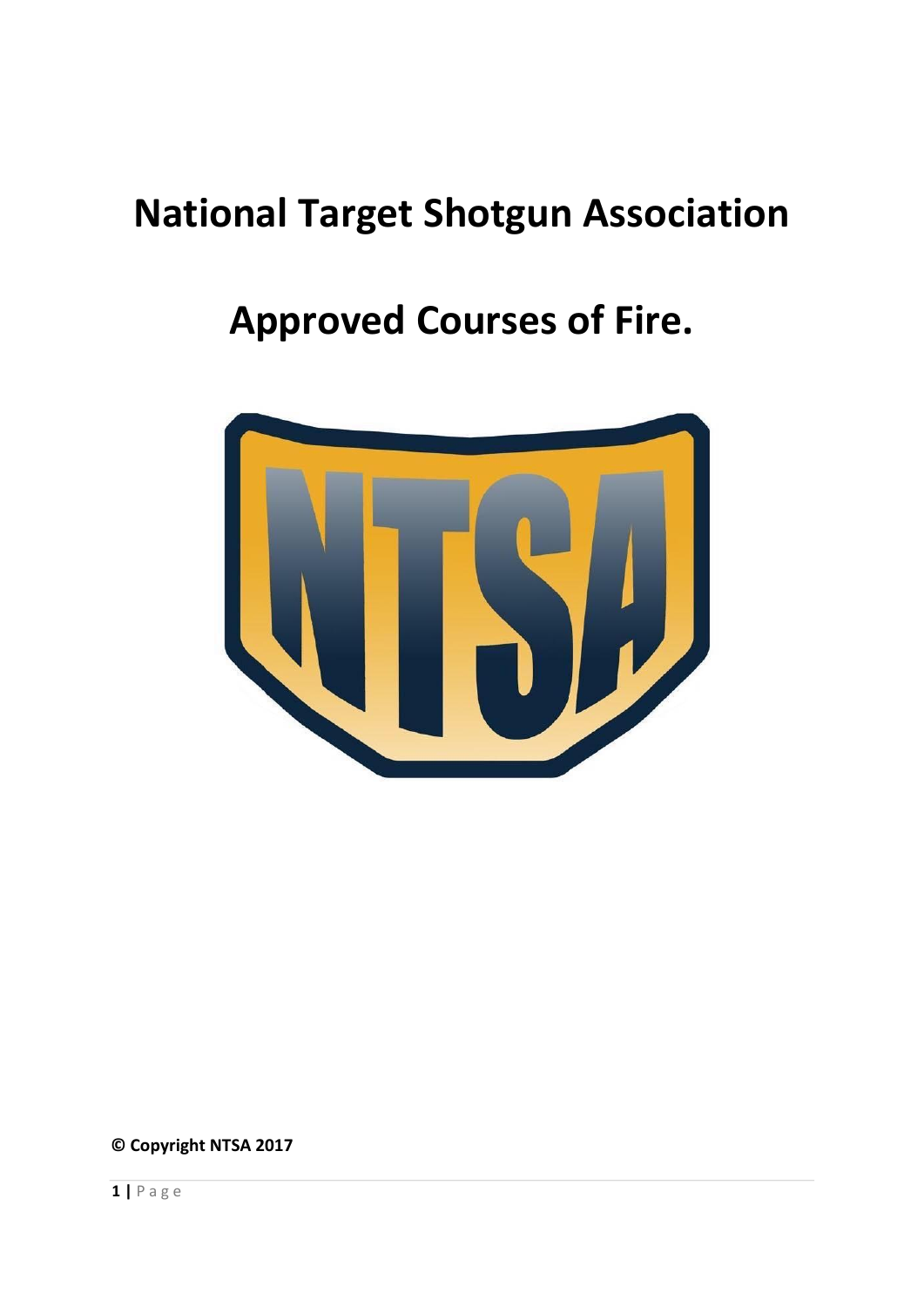## **Contents**

|                                                                         | Page     |
|-------------------------------------------------------------------------|----------|
| Introduction                                                            | 3        |
| <b>NTSA Approved Targets</b>                                            | 4        |
| <b>Slug Courses of Fire</b>                                             | 5        |
| Timed & Precision                                                       | 5        |
| NTSA Time & Precision Lite                                              | 6        |
| Multi Target                                                            | 7        |
| <b>Slug Standards</b>                                                   | 8        |
| NTSA Embassy Cup                                                        | 9        |
| Historic Time & Precision Double Barrelled                              | 10       |
| Historic Timed & Precision Single Barrelled                             | 11       |
| Historic Multi Target Double Barrelled                                  | 12       |
| Historic Multi Target Single Barrelled<br><b>NTSA Slug Bowling Pins</b> | 13<br>14 |
| NTSA Long Range Slug                                                    | 15       |
|                                                                         |          |
| <b>Buckshot Courses of Fire</b>                                         | 16       |
| <b>NTSA Buckshot Standards</b>                                          | 16       |
| <b>Birdshot Courses of Fire</b>                                         | 17       |
| NTSA Birdshot Standards                                                 | 17       |
| NTSA Snooker Match                                                      | 20       |
| NTSA Man V Man                                                          | 21       |
| NTSA Breda Plate Challenge                                              | 22       |
| NTSA Remington Speed Steels                                             | 24       |
| <b>Combined Courses of Fire</b>                                         | 25       |
| NTSA Shotgun Bianchi                                                    | 25       |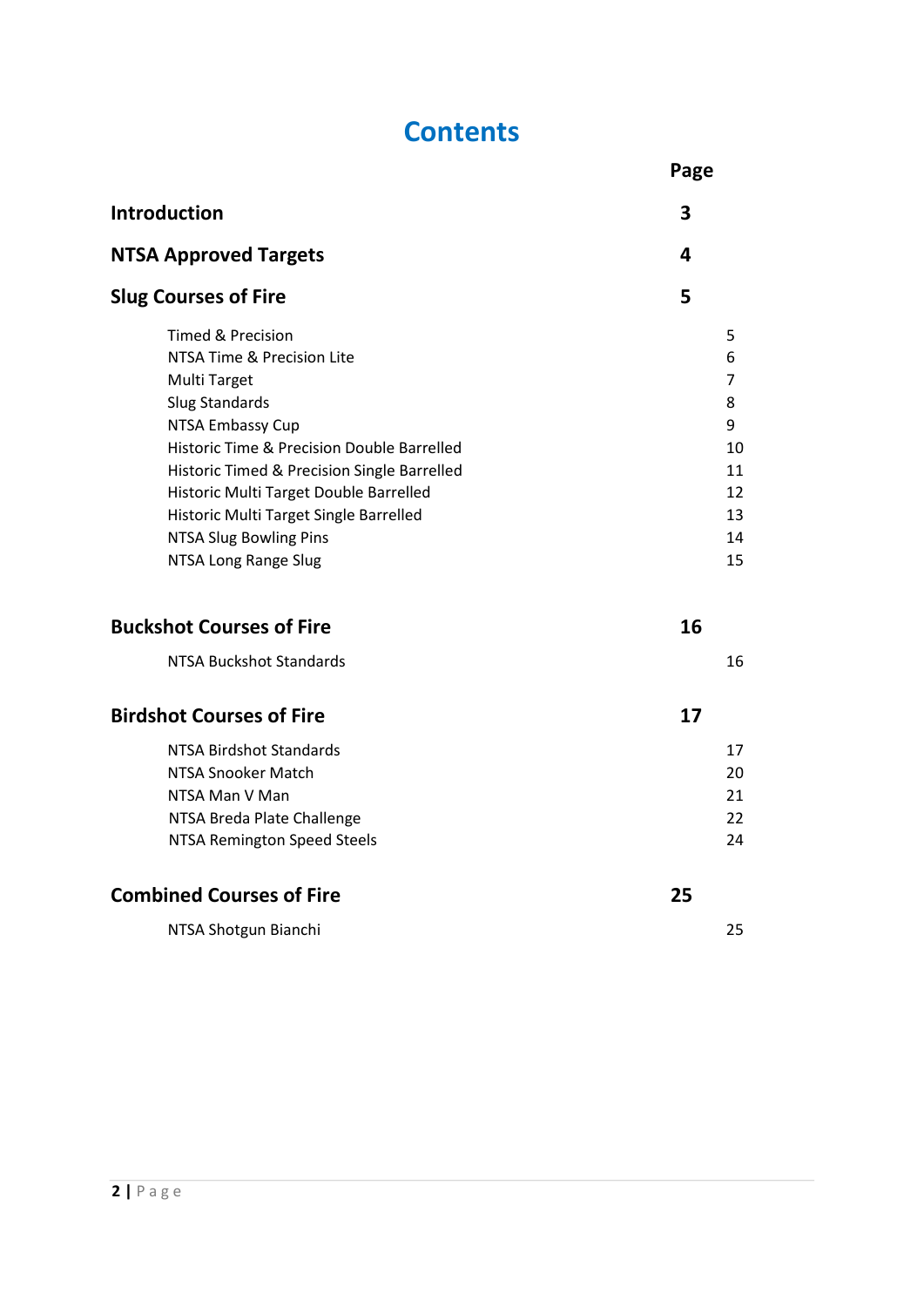## **Introduction**

Welcome to the NTSA booklet outlining approved Courses of Fire, featuring many different types of competitions.

The NTSA is one of four organisations recognised by the Home Office to approve courses of fire using Section 1 Shotguns.  $1$ 

The various practices within Target Shotgun use a fixed number of rounds and fixed times. This is how it differs from other disciplines using shotguns. The courses of fire included here have been tried and tested by the NTSA before approval has been granted. This ensures the integrity and safe operation of the various competitions. However, shooters should ensure that the range is suitable for the ammunition type and competition being shot.

This booklet is divided in to various sections, covering the different ammunition types of slug, buckshot and birdshot. Also listed are competitions using a combination of different types of ammunition.

The NTSA welcomes suggestions for additional courses of fire, Contact ntsachair@gmail.com with details.

Also included are suitable scoresheets for the various competitions.

The NTSA recommends the use of Practiscore for the scoring of Target Shotgun matches, many matches can be customised to allow scoring to take place.

Many of the 'Standard' courses of fire contained in this booklet lend themselves as practice for the discipline of Practical Shotgun. Where these practices are being used for this purpose the NTSA approve the use of Comstock scoring.

#### **1. Home Office – Guide on Firearms Licensing Law 2016**

Appendix 3: Conditions for Firearms Certificates.

11. Target Shooting – Shotguns • The SMOOTH-BORE GUN/SOLID SLUG shall be used for practical target shooting: (a) The smoothbore gun(s) to which this certificate relates shall be used for target shooting on land or ranges where the holder has lawful authority to shoot (provided that adequate financial arrangements are in place to meet any injury or damage claim), for disciplines and courses of fire approved by the BWSS or NRA or NTSA or UKPSA.

(b) The solid slug ammunition to which this certificate relates shall be used for target shooting on ranges where the holder has lawful authority to shoot provided that adequate financial arrangements are in place to meet any injury or damage claim.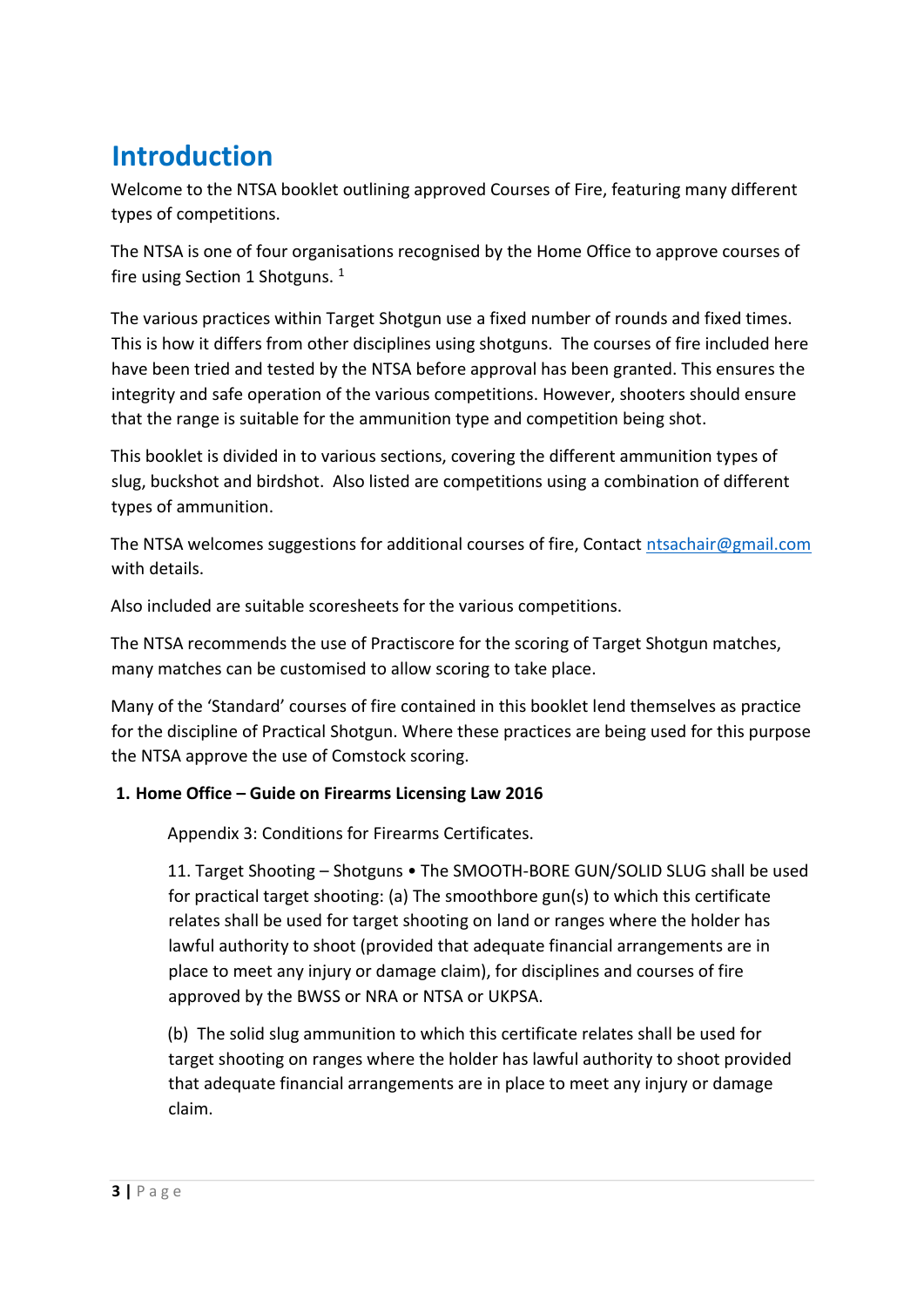**NTSA Approved Targets** 

**The following targets are used in NTSA Courses of fire.** 

**DP1** 

**DP2** 

**IPSC Target** 

**IPSC Mini Target** 

**IPSC A4 Target** 

**IPSC Metal Plate Target** 

**IPSC Popper** 

**Bianchi Full Target** 

**MR-65 "Target, Rifle, Competition Mid-Range"** 

**(for Long Range slug shot at 100 – 200yrds)**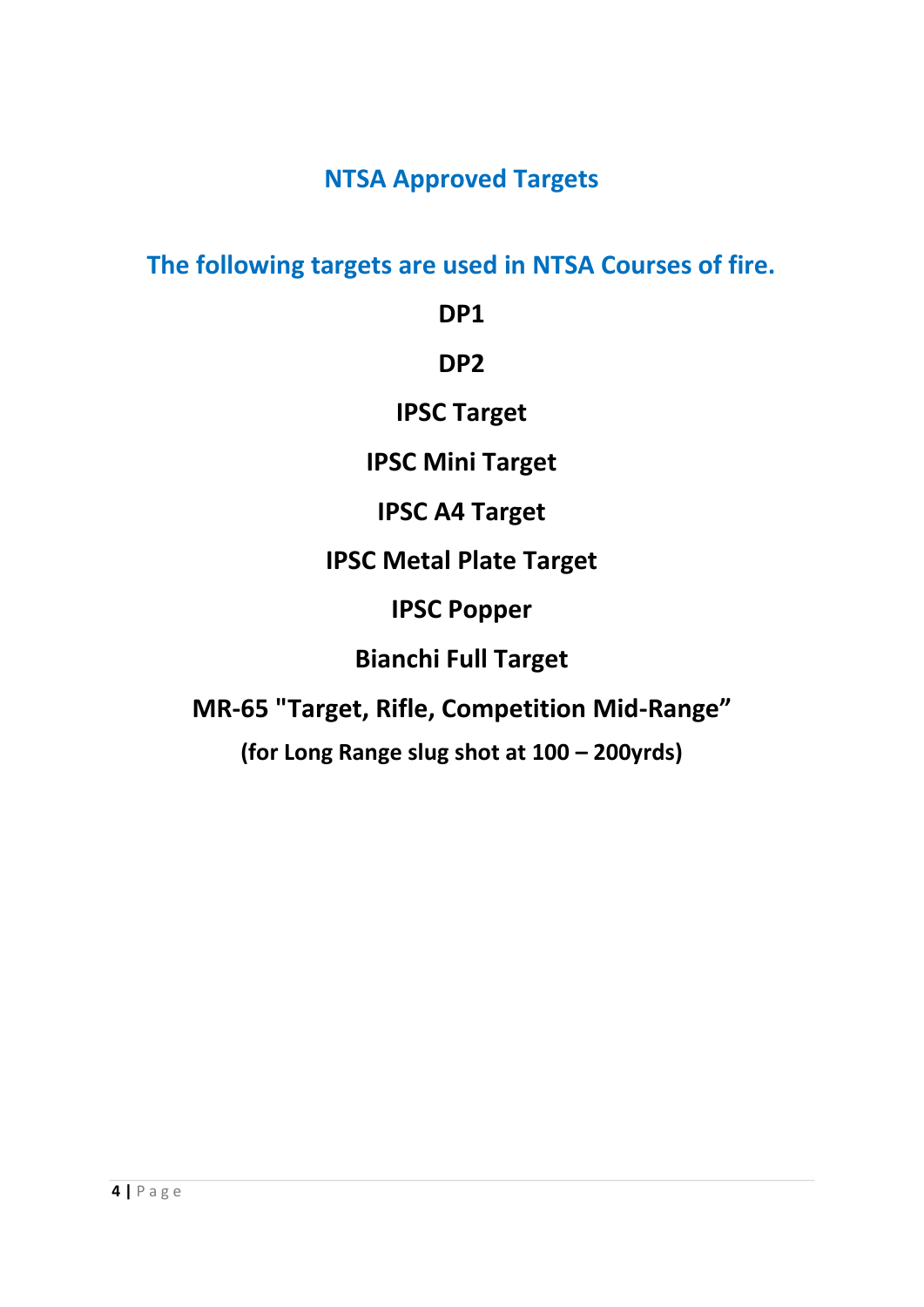### **Timed & Precision**

#### **25/30 Meter Course of Fire**

#### **1 DP2 target requiring 30 rounds of slug, shot at 25/30m, 20m & 15 m.**

#### **Target scored after each practice.**

#### **Maximum score = 300 points Range**

#### **Commands.**

With 6 rounds load and make ready.  $\Box$  If you are finished, unload and show clear

Targets Away **Range Clear** Range Clear

Are you ready

Stand By

**Start Position** – Loaded with 6 rounds only.

Gun held in two hands at waist level and parallel to the ground

#### **Practice 1 25/30M**

12 Shots to be fired in two minutes to include reload.

#### **Practice 2 20m**

Targets will make 6 appearances of 2 seconds with an away time of 5 seconds.

One shot to be fired on each appearance.

Gun must return to start position after each appearance. **Repeated.**

#### **Practice 3 15m**

Targets will make 3 appearances of 3 seconds with an away time of 5 seconds.

Two shots to be fired on each appearance.

Gun must return to start position after each appearance.

You may check and adjust your sights. If clear, hammer down and open action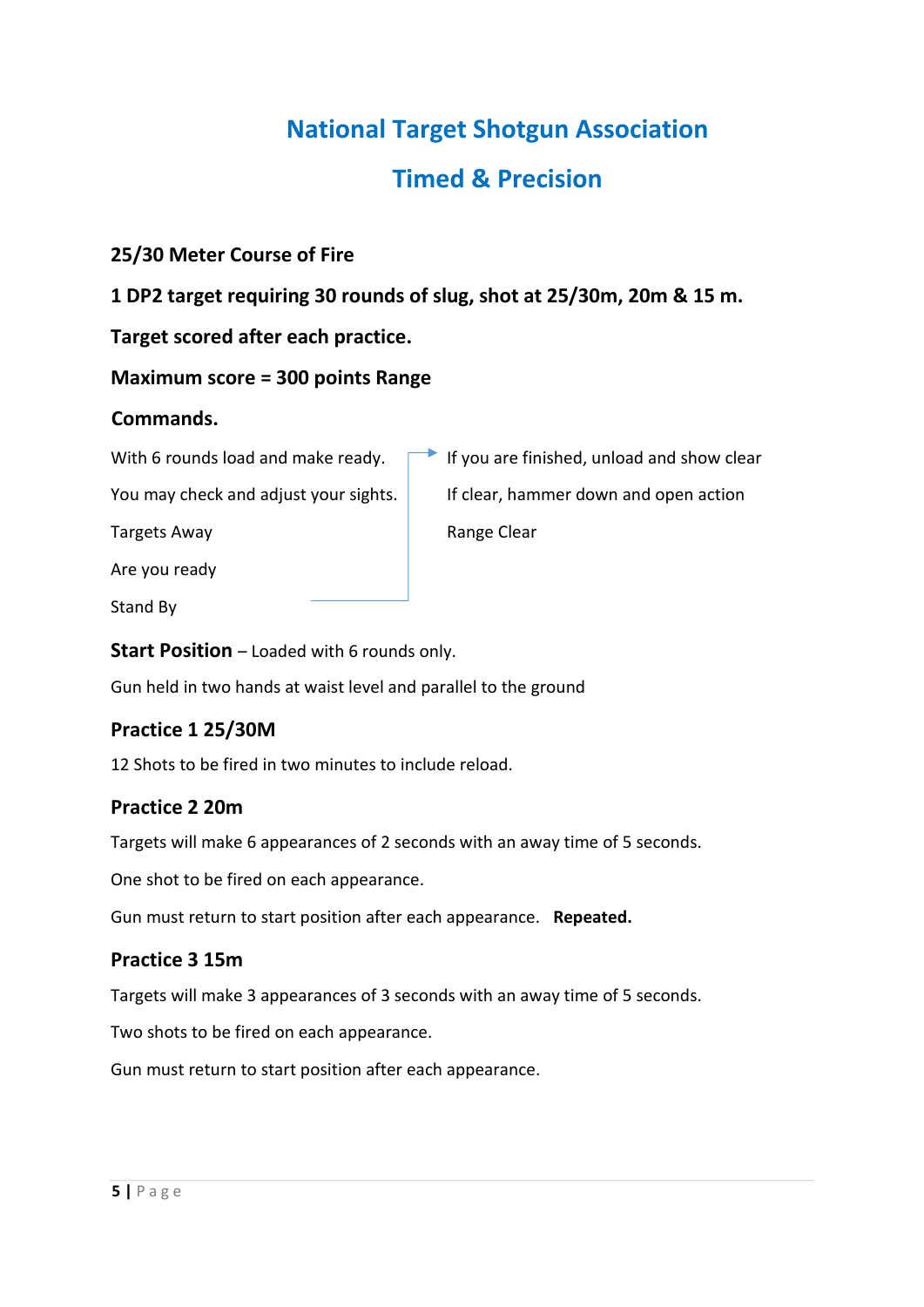# **National Target Shotgun Association Timed & Precision Lite**

#### **15 Meter Course of Fire**

**3 DP2 targets requiring 18 rounds of slug, shot at 15 m.** 

#### **Targets scored at the conclusion of all three practices.**

#### **Maximum score = 180 points Range Commands.**

Targets Away **Range Clear** 

Are you ready

Stand By

**Start Position** – Loaded with 6 rounds .

Gun held in two hands at waist level and parallel to the ground. Safety may be applied.

#### **Practice 1 Left Hand Target**

6 shots to be fired in 30 seconds

#### **Practice 2 Middle Target**

Targets will make 6 appearances of 2 seconds with an away time of 5 seconds.

One shot to be fired on each appearance.

Gun must return to start position after each appearance.

#### **Practice 3 Right Hand Target**

Targets will make 3 appearances of 3 seconds with an away time of 5 seconds.

Two shots to be fired on each appearance.

Gun must return to start position after each appearance.

With 6 rounds load and make ready.  $\Box$  If you are finished, unload and show clear You may check and adjust your sights. If clear, hammer down and open action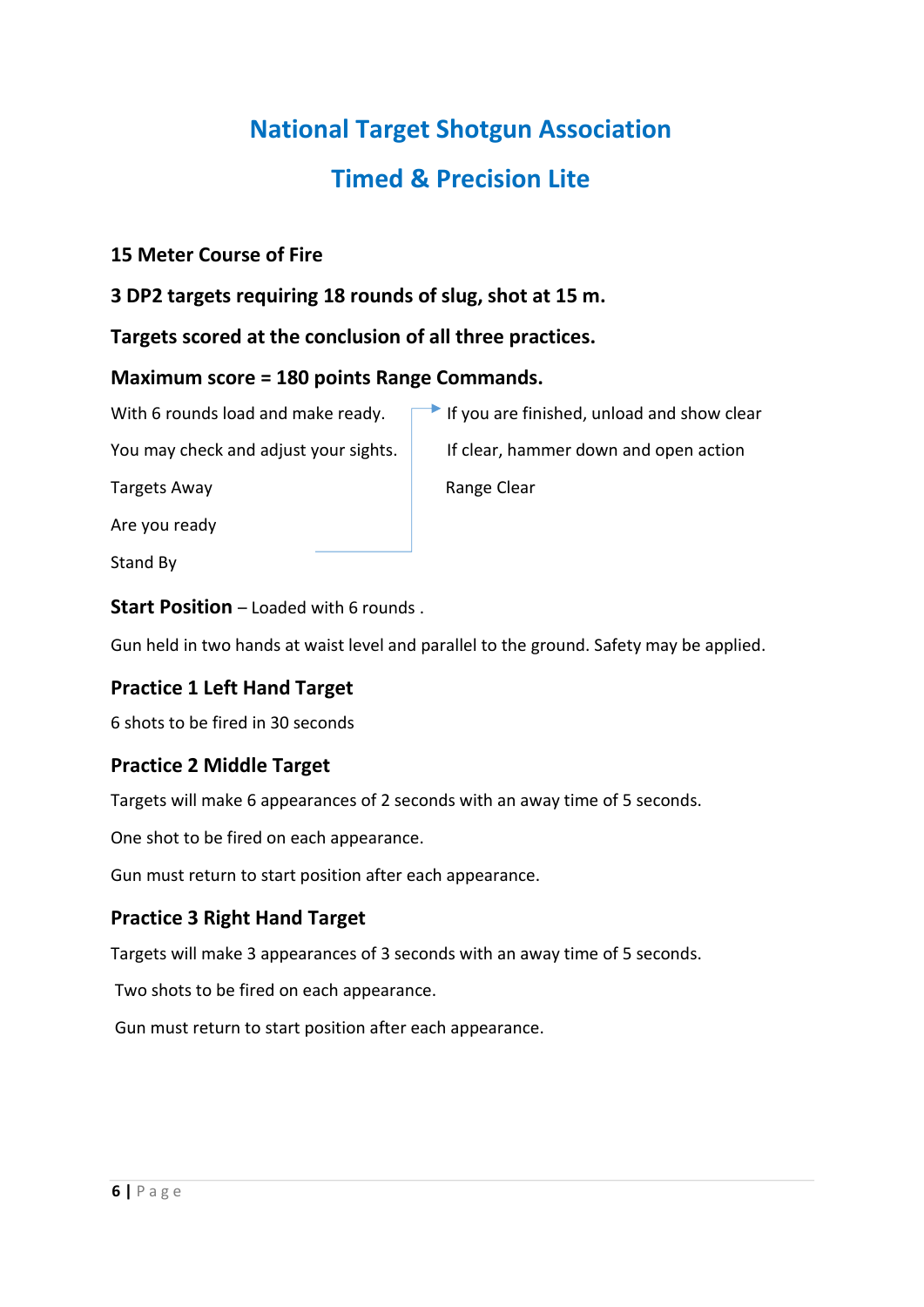# **National Target Shotgun Association Multi Target**

#### **25/30 Meter Course of Fire**

**2 DP1 targets requiring 24 rounds of slug, shot at 25/30m, 25m, 20m & 15 m.** 

**Targets scored at the conclusion of all four practices.** 

#### **Maximum score = 120 points.**

#### **Range Commands.**

With 6 rounds load and make ready.  $\Box$  If you are finished, unload and show clear

Targets Away **Range Clear** 

Are you ready

Stand By

**Start Position** – Loaded with 6 rounds only.

Gun held in two hands at waist level and parallel to the ground.

Safety may be applied.

#### **Practice 1 – 30/25 Meters**

6 Shots in 15 seconds on your left hand target.

#### **Practice 2 - 25 Meters**

3 Shots on each target in 10 Seconds

#### **Practice 3 - 20 Meters**

Targets will make 3 appearances of 3 seconds with an away time of 5 seconds.

Two shots to be fired on your right hand target on each appearance.

Gun must return to start position after each appearance of the targets.

#### **Practice 4 - 15 Meters**

3 Shots on each target in 8 Seconds

You may check and adjust your sights. If clear, hammer down and open action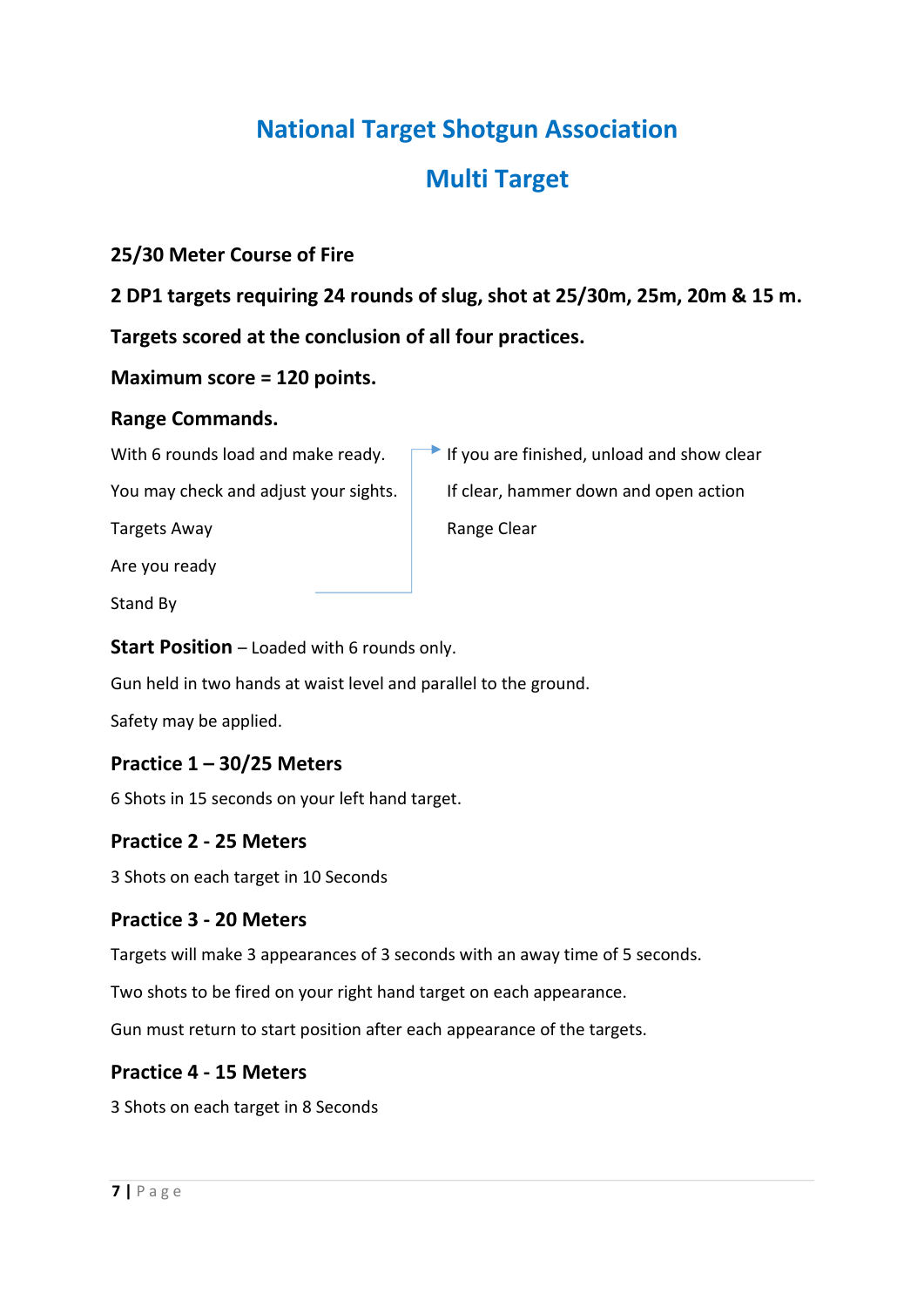# **National Target Shotgun Association Slug Standards**

**Course of Fire.** 

**3 IPSC Mini Targets 18 rounds of slug, shot at, 20m & 10 m.** 

**Targets scored at the conclusion of both practices.** 

**Maximum score = 90 points.** 

#### **Range Commands.**

Targets Away **Range Clear** 

Are you ready

Stand By

#### **Start Position.**

Gun held in two hands at waist level and parallel to the ground.

Safety **Must** be applied.

**Reload -** At least one round will be loaded into the gun.

#### **Practice 1 - 20 Meters**

2 Shots on each target. Carry out compulsory reload and again shoot the targets with one Shot on each. Freestyle in a time of 15 seconds.

#### **Practice 2 - 10 Meters**

2 Shots on each target, freestyle. Carry out compulsory reload and again shoot the targets with one shot on each, from your weak shoulder in a time of 15 seconds.

With 6 rounds load and make ready.  $\Box$  If you are finished, unload and show clear You may check and adjust your sights.  $\parallel$  If clear, hammer down and open action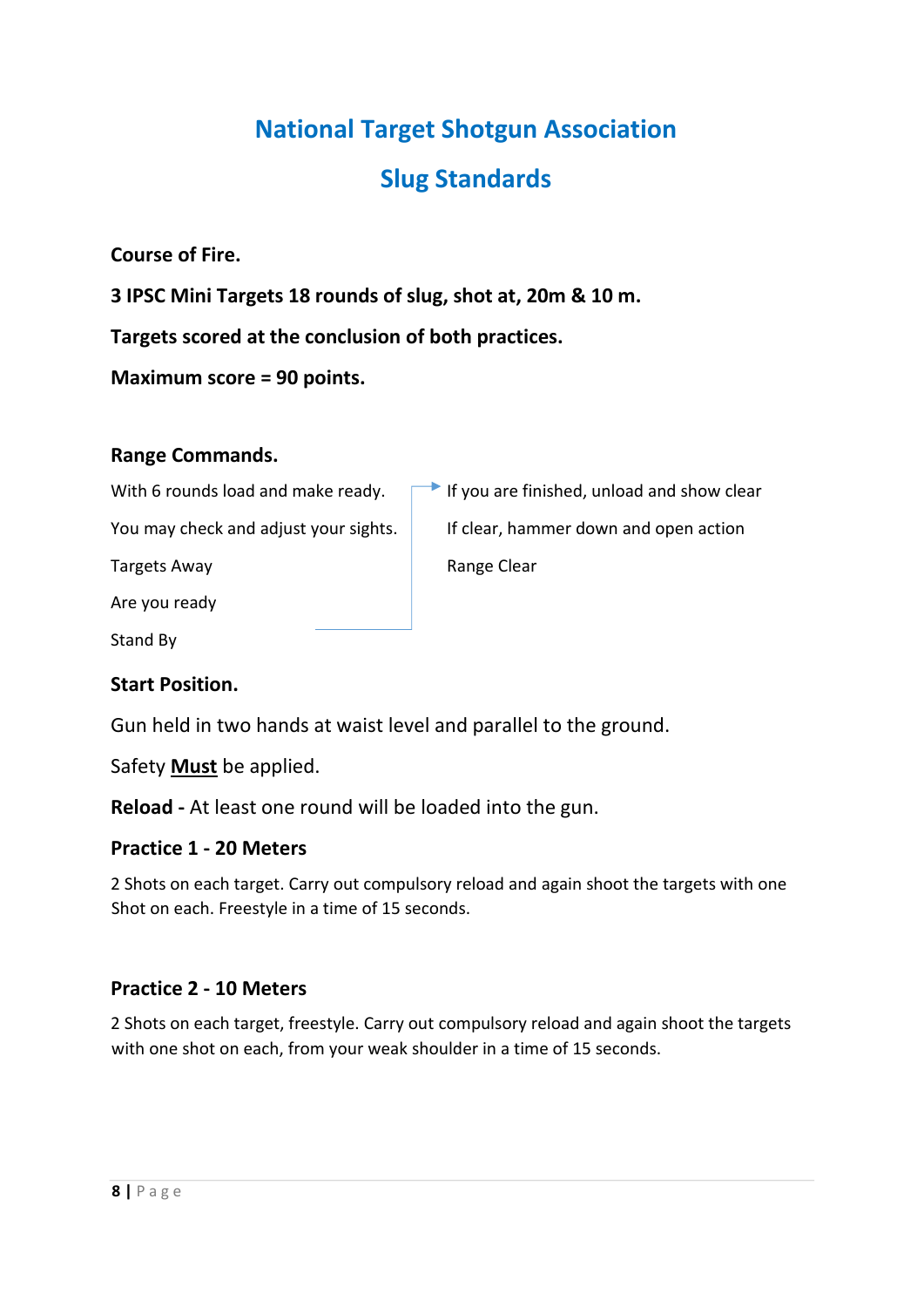# **National Target Shotgun Association NTSA Embassy Cup**

#### **Course of Fire.**

**2 IPSC Mini Targets 24 rounds of slug, shot at 25m, 20m & 15 m.** 

#### **Targets scored at the conclusion of each practice.**

#### **Maximum score = 120 points.**

#### **Range Commands.**

With 6 rounds load and make ready.  $\Box$  If you are finished, unload and show clear

You may check and adjust your sights. If clear, hammer down and open action

Targets Away **Range Clear** 

Are you ready

Stand By

#### **Start Position.**

Gun held in two hands at waist level and parallel to the ground. Safety Must be applied.

Reload - At least four rounds will be loaded into the gun.

#### **Practice 1 - 25 Meters**

2 shots on each target, freestyle. Carry out compulsory reload and again shoot the targets with two shots on each. From a prone position. In a fixed time of 20 seconds.

#### **Practice 2 - 20 Meters**

2 shots on each target, freestyle. Carry out compulsory reload and again shoot the targets with two shots on each. From a kneeling position. In a fixed time of 20 seconds.

#### **Practice 3 – 15 Meters**

2 shots on each target, freestyle. Carry out compulsory reload and again shoot the targets with two shots on each. From a seated position. In a fixed time of 20 seconds.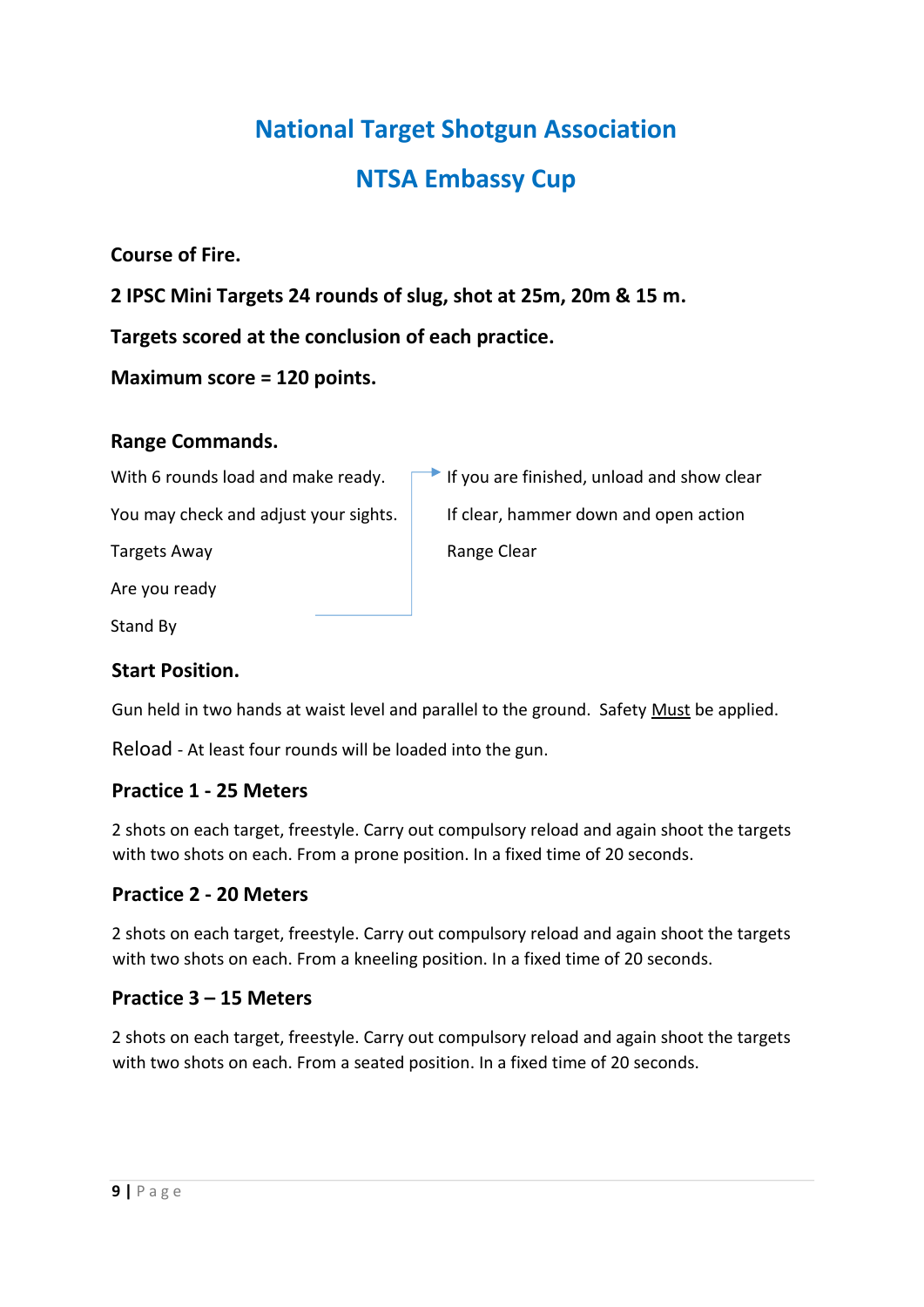# **National Target Shotgun Association Historic Timed & Precision – Double Barrel**

#### **25/30 Meter Course of Fire**

**1 DP2 target requiring 30 rounds of slug, shot at 25/30m, 20m & 15 m. Target scored after each practice. Maximum score = 300 points.** 

#### **Range Commands.**

With 6 rounds load and make ready.  $\Box$  If you are finished, unload and show clear You may check and adjust your sights. If clear, hammer down and open action Targets Away **Range Clear** Are you ready

Stand By

**Start Position** – Loaded with 2 rounds only. Gun held in two hands at waist level and parallel to the ground

#### **Practice 1 25/30M**

12 shots in two minutes to include reload.

#### **Practice 2 20m**

Targets will make 2 appearances of 2 seconds with an away time of 5 seconds.

One shot to be fired on each appearance.

Gun must return to start position after each appearance. **Repeated 6 times.**

#### **Practice 3 15m**

Targets will make 3 appearances of 3 seconds with an away time of 5 seconds.

Two shots to be fired on each appearance.

Gun will be reloaded before each appearance.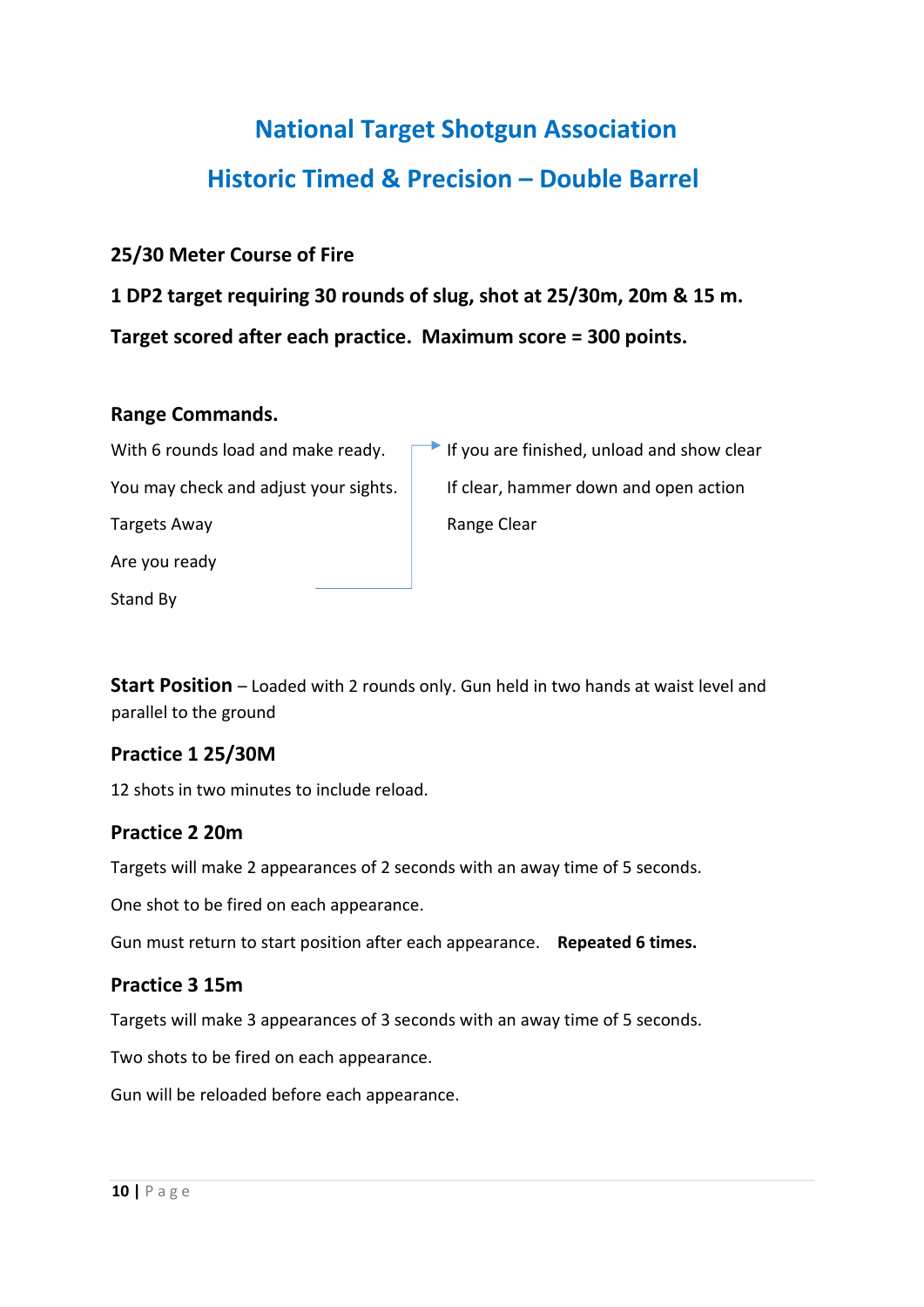### **Historic Timed & Precision – Single Barrelled Single shot**

#### **25/30 Meter Course of Fire**

**1 DP2 target requiring 30 rounds of slug, shot at 25/30m, 20m & 15 m. Target scored after each practice. Maximum score = 300 points.** 

#### **Range Commands.**

With 6 rounds load and make ready.  $\Box$  If you are finished, unload and show clear You may check and adjust your sights. If clear, hammer down and open action Targets Away **Range Clear** Range Clear Are you ready

**Start Position** – Loaded with 1 round only. Gun held in two hands at waist level and parallel to the ground

#### **Practice 1 25/30M**

12 rounds in two minutes to include reloads.

#### **Practice 2 20m**

Stand By

Targets will make 12 appearances of 2 seconds.

One shot to be fired on each appearance.

Gun will be reloaded before each appearance, command to reload will be given.

#### **Practice 3 15m**

Targets will make 3 appearances of 5 seconds.

Two shots to be fired on each appearance.

Gun will be reloaded before each appearance, command to reload will be given.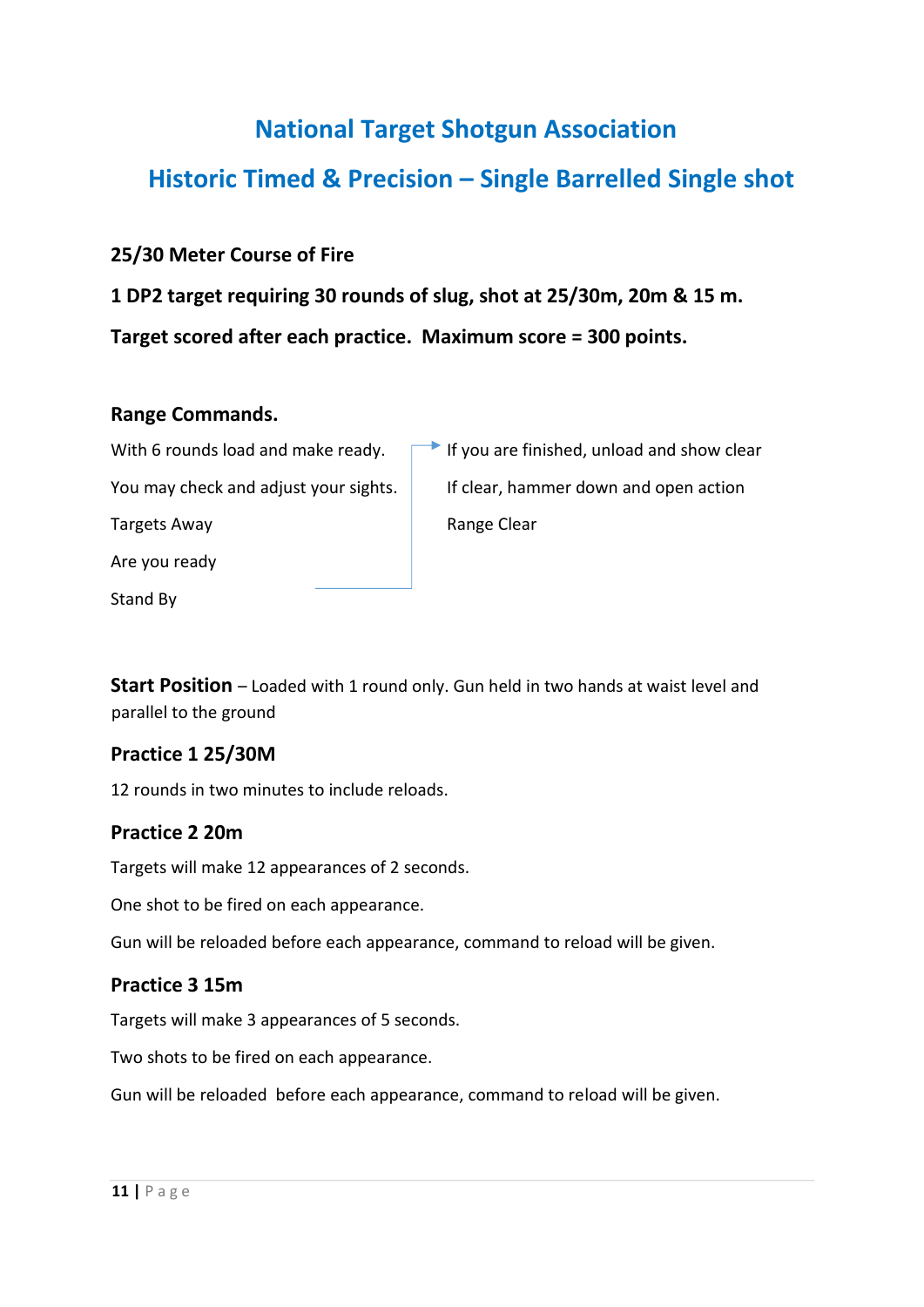# **National Target Shotgun Association Historic Multi Target – Double Barrelled**

#### **25 Meter Course of Fire**

**2 DP1 targets requiring 24 rounds of slug, shot at 25/30m, 25m, 20m & 15 m. Targets scored at the conclusion of all four practices.** 

#### **Maximum Score = 120 points.**

#### **Range Commands.**

With 2 rounds load and make ready.  $\Box$  If you are finished, unload and show clear

You may check and adjust your sights. If clear, hammer down and open action

Targets Away **Range Clear** 

Are you ready

Stand By

**Start Position** – Loaded with 2 rounds only. Gun held in two hands at waist level and parallel to the ground

#### **Practice 1 – 25/30 Meters**

6 rounds in 30 seconds on your left hand target.

#### **Practice 2 - 25 Meters**

3 Rounds on each target in 30 Seconds

#### **Practice 3 - 20 Meters**

Targets will make 3 appearances of 3 seconds with an away time of 5 seconds.

Two shots to be fired on your right hand target on each appearance.

Gun will be reloaded before each appearance.

#### **Practice 4 - 15 Meters**

3 Rounds on each target in 30 Seconds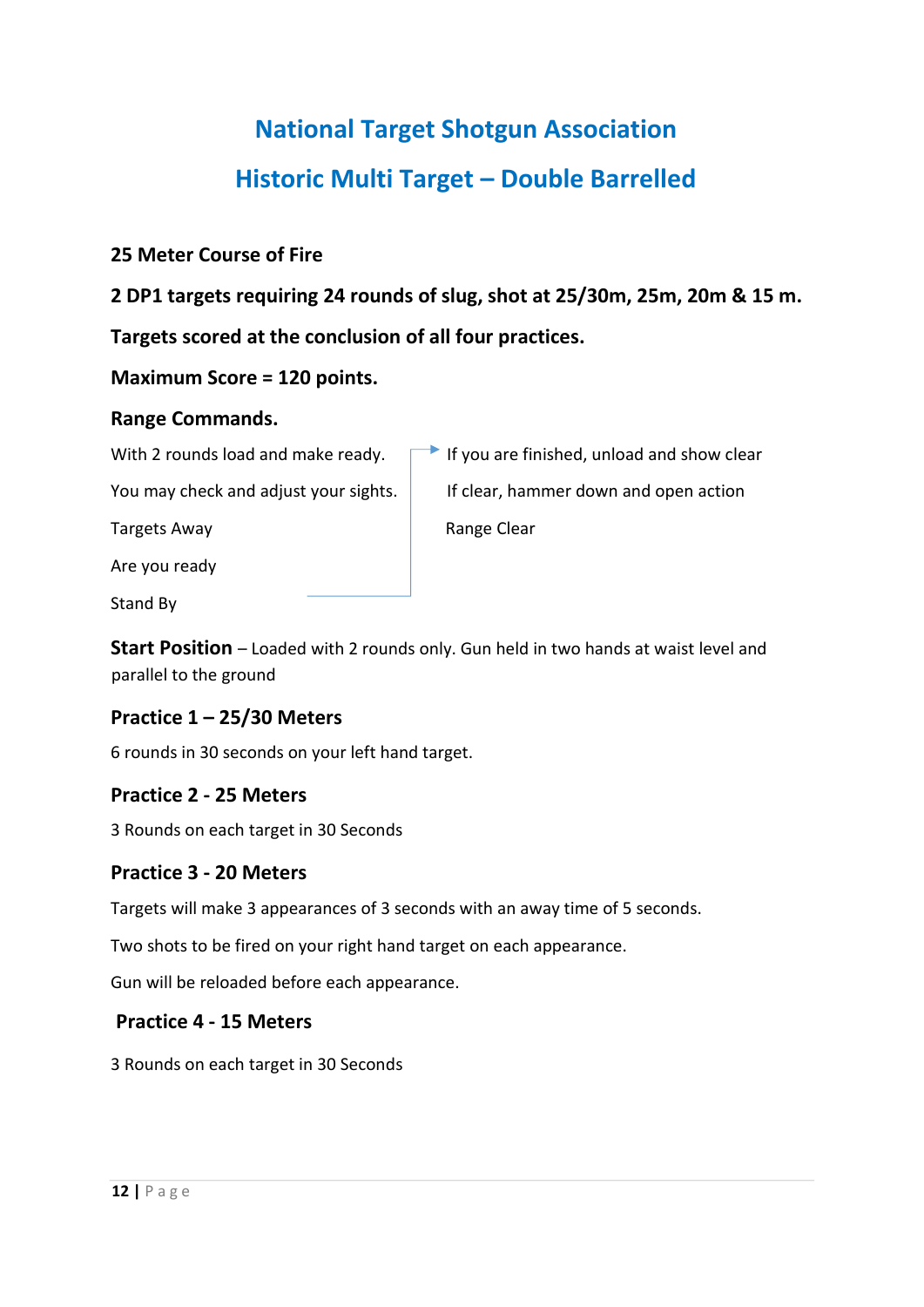# **National Target Shotgun Association Historic Multi Target – Single Barrelled Single shot**

#### **25 Meter Course of Fire**

**2 DP1 targets requiring 24 rounds of slug, shot at 25/30m, 25m, 20m & 15 m.** 

### **Targets scored at the conclusion of all four practices. Maximum score = 120 points**

#### **Range Commands.**

Targets Away **Range Clear** Range Clear

Are you ready

Stand By

With 1 round load and make ready.  $\Box$  If you are finished, unload and show clear You may check and adjust your sights. If clear, hammer down and open action

**Start Position** – Loaded with 1 round only. Gun held in two hands at waist level and parallel to the ground

#### **Practice 1 – 25/30 Meters**

6 rounds in 30 seconds on your left hand target.

#### **Practice 2 - 25 Meters**

3 Rounds on each target in 30 Seconds

#### **Practice 3 - 20 Meters**

Targets will make 3 appearances of 5 seconds with an away time of 5 seconds.

Two shots to be fired on your right hand target on each appearance.

Gun will be reloaded before each appearance, command to load will be given.

#### **Practice 4 - 15 Meters**

3 Rounds on each target in 30 Seconds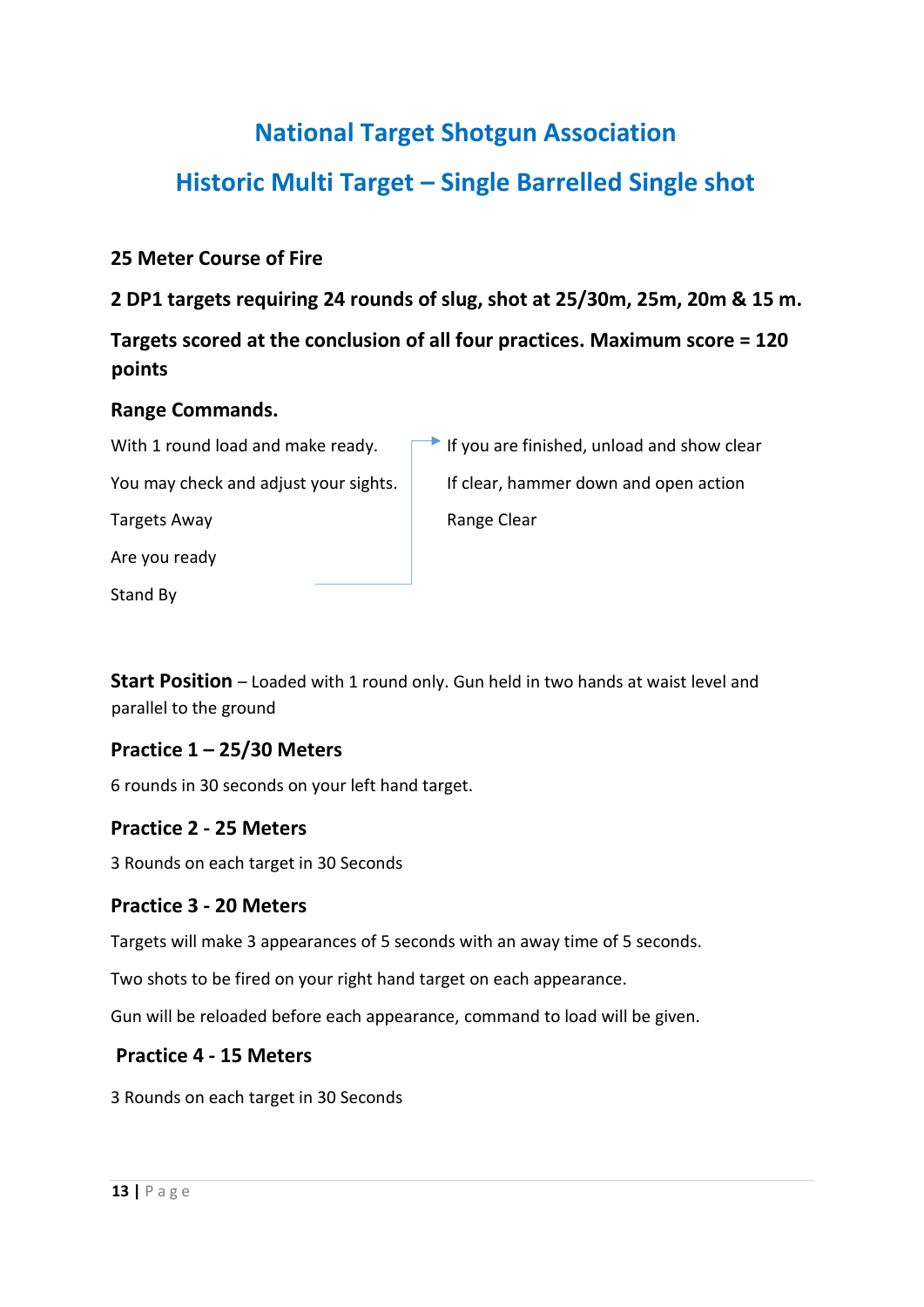# **National Target Shotgun Association** Slug Bowling Pins

| 25m Course of Fire. |                                                   |
|---------------------|---------------------------------------------------|
| Targets             | 10 Bowling Pins                                   |
| Timing              | Unlimited                                         |
| Scoring             | Based upon bowling pin scoring, using strikes and |
|                     | spares.                                           |

#### **Range Commands**

| Loading                               | Unloading                                       |
|---------------------------------------|-------------------------------------------------|
| Load and make ready with two rounds.  | If you have finished, unload and<br>show clear. |
| You may check and adjust your sights. | If Clear, hammer down and open<br>action.       |
| In your own time carry on.            | Range Clear.                                    |

#### **Procedure**

The shooter will take a maximum of 2 shots at 10 pins. If all knocked down with one shot then a strike is scored. If all knocked down with two shots a spare is scored.

Number of 'frames' shot to be decided by the match organiser.

Pins to be reset after each frame has been shot.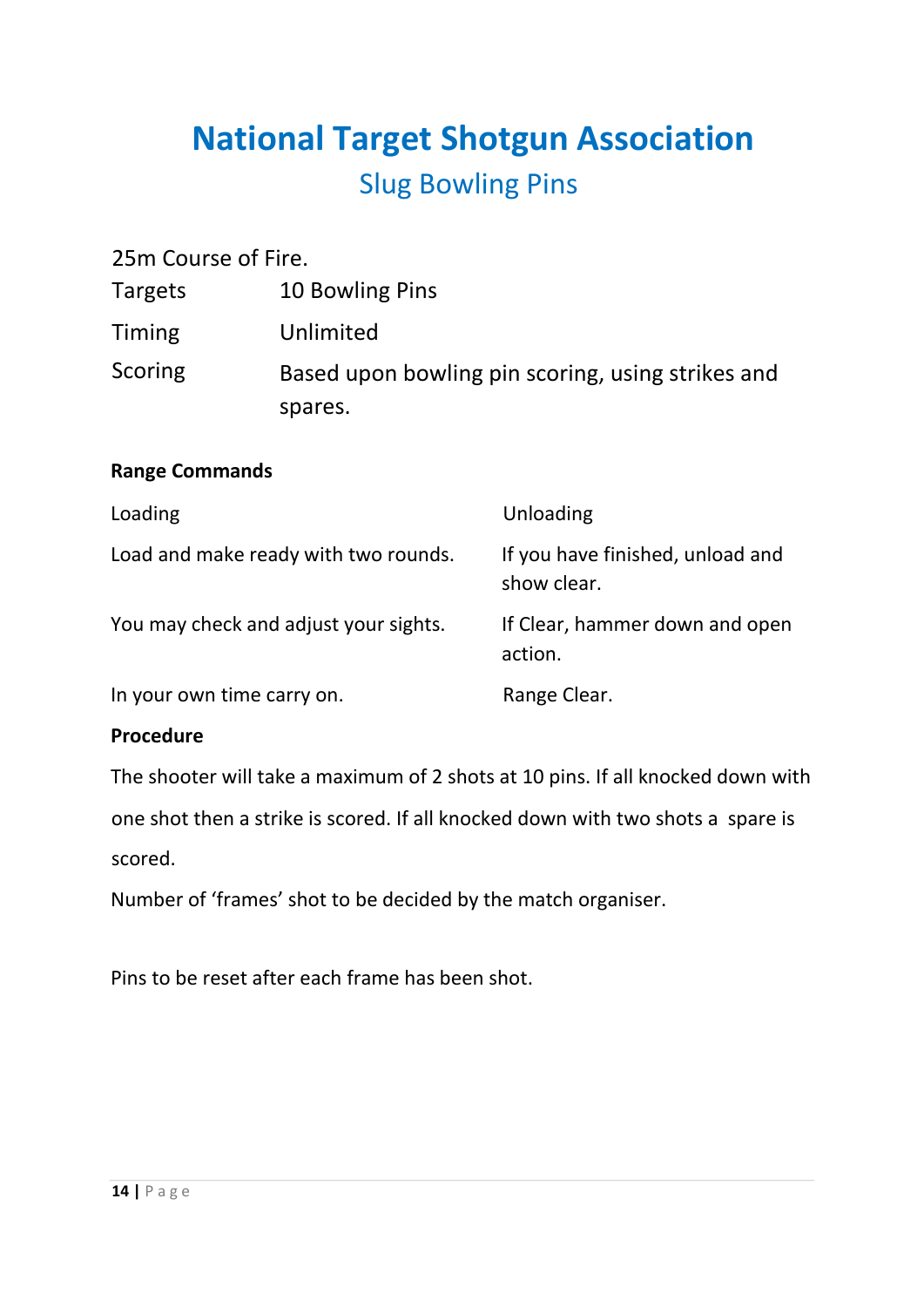### **Long Range Slug**

**100 / 200 yards. (50 & 150 yards may also be used)** 

**Target – MR-65 "Target, Rifle, Competition Mid-Range" (500 yard target)** 

**Rounds - 10 rounds slug plus 2 for sighters at each distance.** 

**Shot from a prone position.** 

**Maximum Score = 50 points at each distance** 

#### **Range Commands**

| Loading                                                                   | Unloading                                       |
|---------------------------------------------------------------------------|-------------------------------------------------|
| Load and make ready.                                                      | If you have finished, unload and<br>show clear. |
| On the appearance of your target carry on. If Clear, hammer down and open | action.                                         |

Range Clear.

#### **Procedure**

The shooter may take two sighters which are convertible. Then carry on until all 10 shots have been taken. Hits to be marked back for each shot.

Alternatively all shots may be taken and scored at the conclusion of the practice.

The match organiser may increase or decrease the number of shots taken in the competition. They may also elect different distances.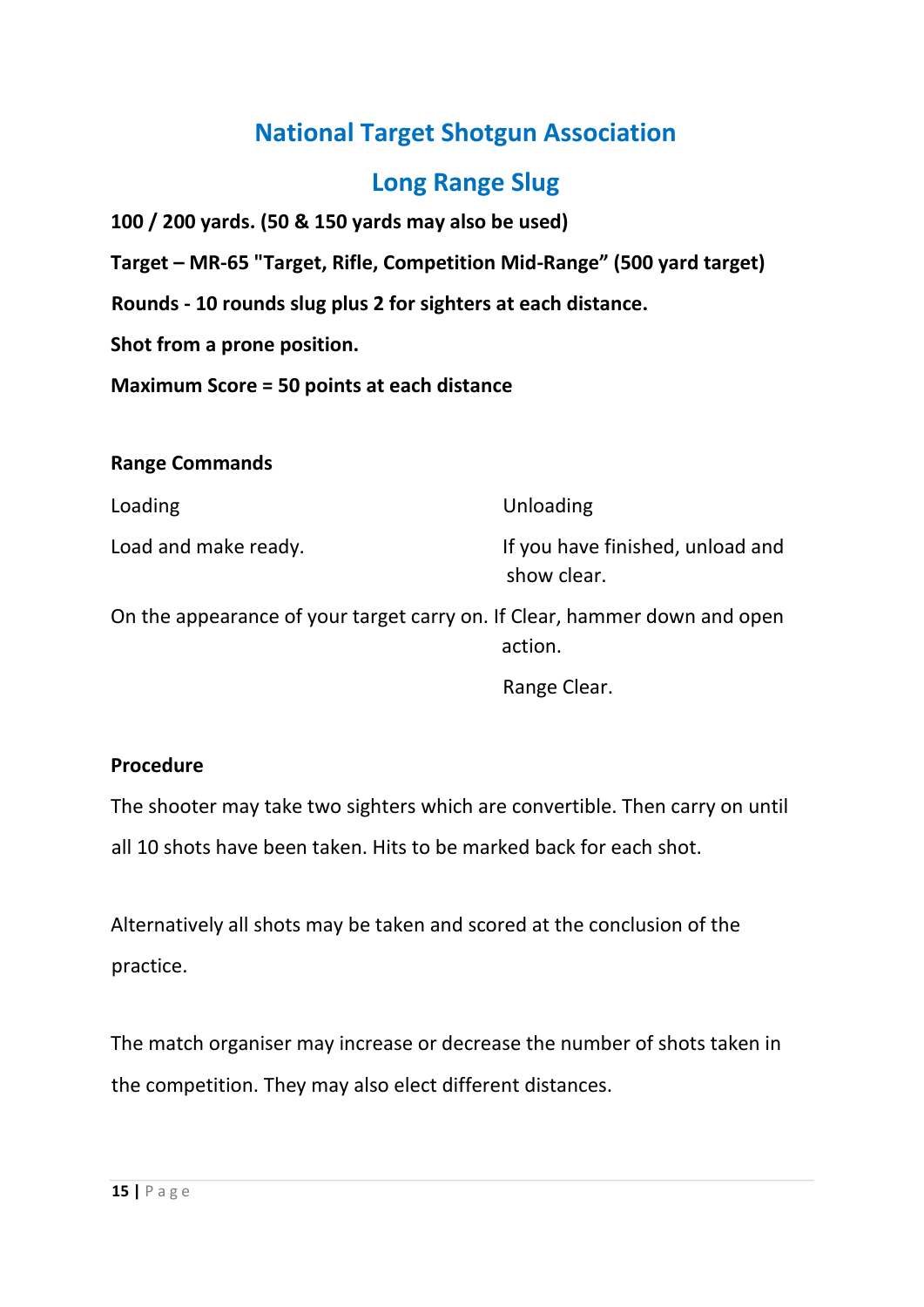## **National Target Shotgun Association Buck Shot Standards**

**Course of Fire.** 

**6 IPSC Mini Targets 12 rounds of 9 ball Buckshot, shot at 15m & 10 m.** 

**Targets scored at the conclusion of each practice.** 

#### **Range Commands.**

| With 6 rounds load and<br>show clear | make ready. If you are finished, unload and |
|--------------------------------------|---------------------------------------------|
| You may check and adjust<br>action   | your sights. If clear, hammer down and open |
| Targets Away Range Clear             |                                             |
| Are you ready                        |                                             |

Stand By

#### **Start Position.**

Gun held in two hands at waist level and parallel to the ground. Safety **Must** be applied.

#### **Scoring**

Highest scoring hits on each target. Maximum Score = 120 points.

#### **Practice 1 - 15 Meters**

1 round on each target. Freestyle in a time of 9 seconds.

#### **Practice 2 - 10 Meters**

1 round on each target. Freestyle in a fixed time of 7 seconds.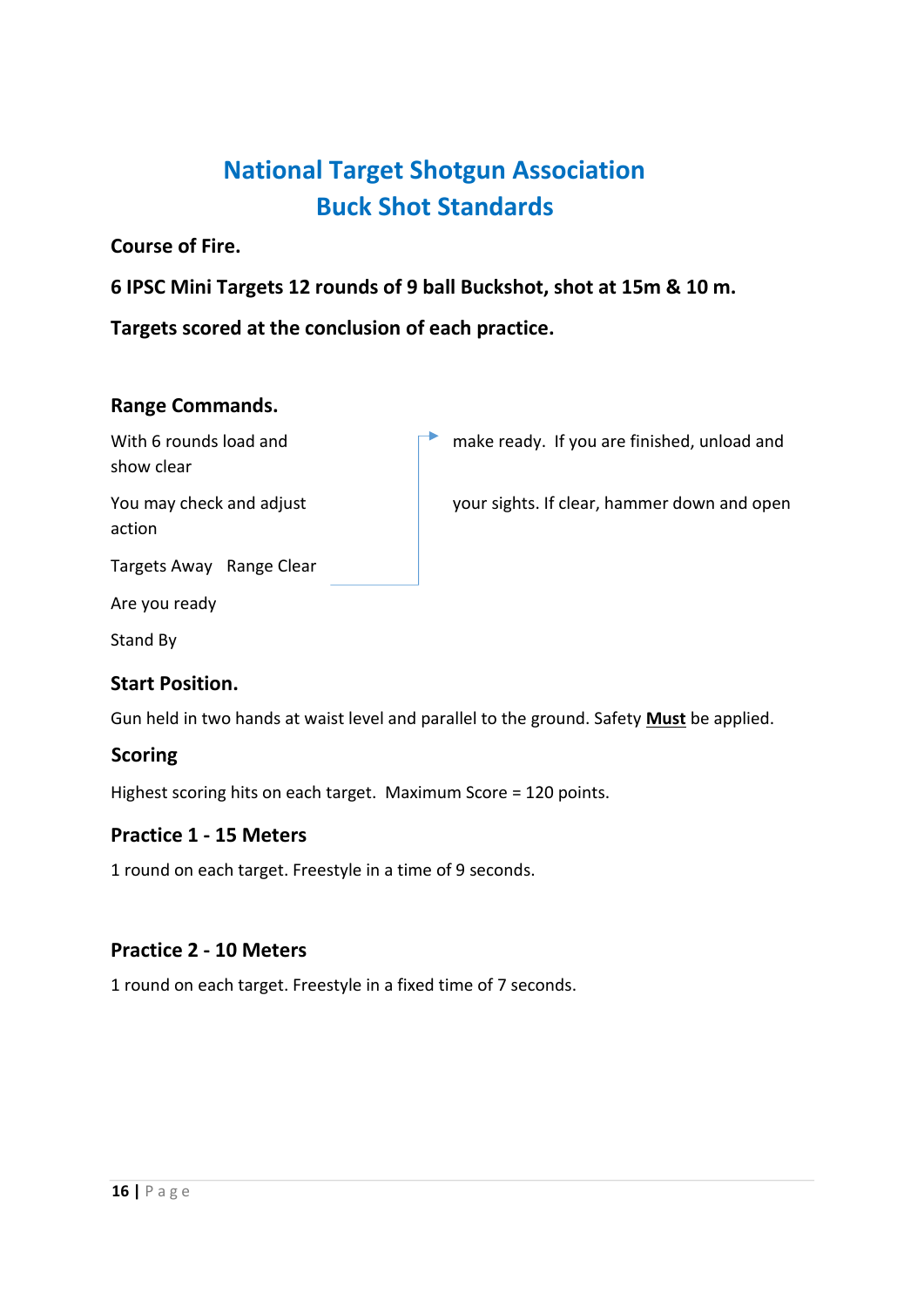## **National Target Shotgun Association Birdshot Standards**

### **General Briefing**

The Birdshot Standards competition can be made up of any number of matches. Each match is worth 60 points. The total score of the matches shot will determine the overall Champion.

You may use any shotgun with any sights. However anyone using a magazine fed shotgun or a section 2 shotgun may have different set times in some of the matches and will be scored separately.

The start position for each of the matches is  $-$  gun held in two hands at waist level and parallel to the ground. The start condition will be determined by the course of fire. Any match which begins with a loaded start will specify the number of rounds in the gun. Any rounds loaded in excess of that specified will be penalised with a procedural error penalty.

Each match has a set time and a set number of rounds that may be fired. Overshots will be penalised by a procedural error penalty.

The time will be controlled by par time on the shot timer. The RO will determine how many plates have fallen within the set time. Their decision is final.

You will be given a briefing before each match, please listen carefully to what you are required to do, if you do not understand then ask the RO for clarification **before** you shoot.

Each plate is worth 5 points.

No miss penalties.

Maximum score per match is 60 points. Total maximum match score is 360 points.

Please check your score sheet and sign before being submitted to stats.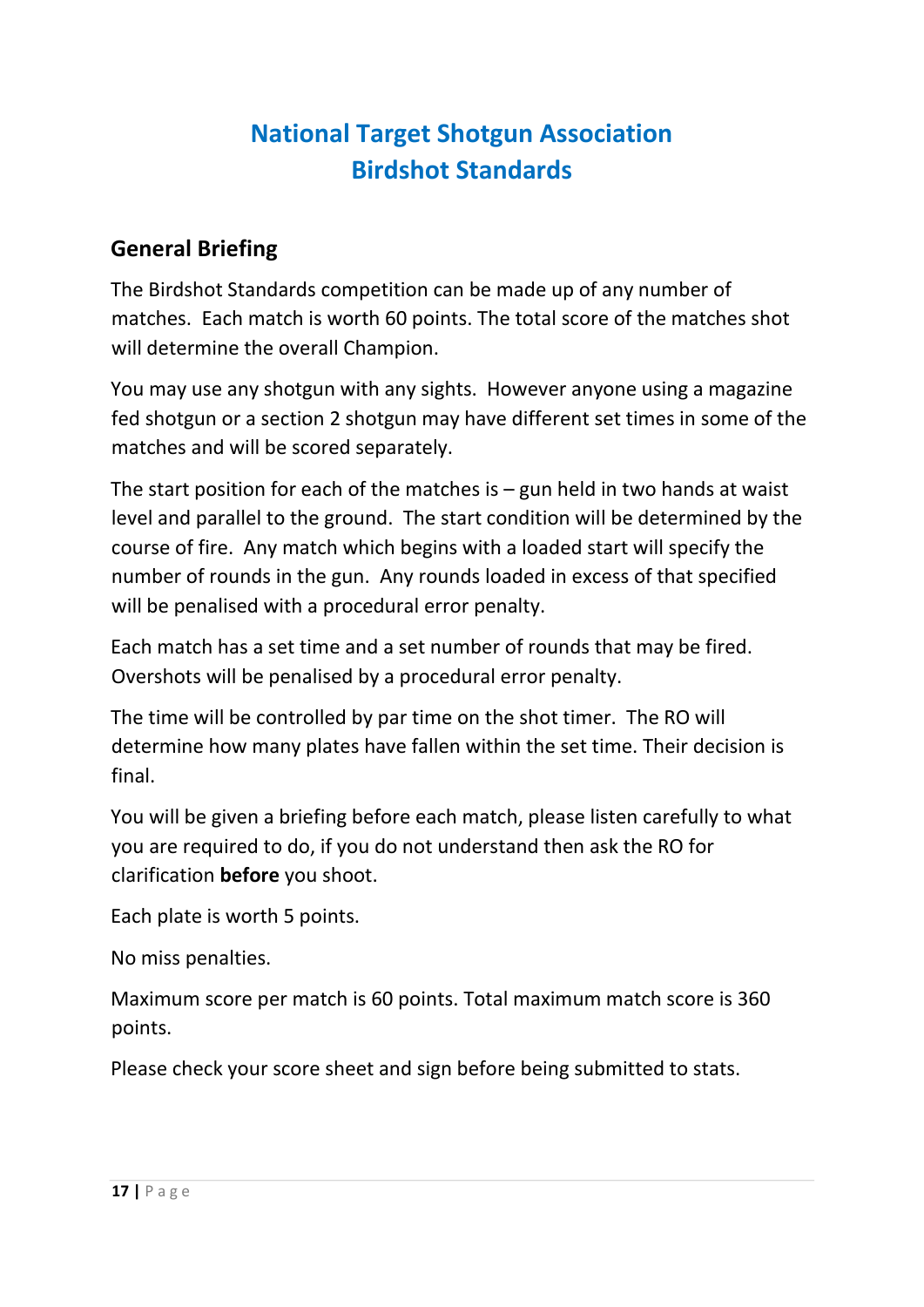### **Birdshot Standards**

#### **Range Commands.**

#### **Range Commands.**

With 6 rounds load and make ready.  $\Box$  If you are finished, unload and show clear

You may check and adjust your sights. If clear, hammer down and open action

Targets Away **Range Clear** 

Are you ready

Stand By

#### **Match 1 3-2-1**

Practice 1 – Unloaded Start (Option 3) – shoot 2 targets in 3.5 seconds.

Practice 2 – Loaded Start (Option 2) – shoot 4 targets in 3.5 seconds.

Practice 3 – Loaded Start (Option 1) – shoot 6 targets in 3.5 seconds.

Section 2 =10 seconds.

#### **Match 2 Load 1 / 2**

Practice 1 – Unloaded start (Option 3) – shoot 6 targets, load 1 shoot 1 in 14 seconds.

Practice 2 – Unloaded start (Option 3) – shoot 6 targets, load 2 shoot 2 in 14 seconds. Section 2 = 20 seconds

#### **Match 3 Unloaded**

Practice 1 – Unloaded start (Option 3) – shoot 6 targets, in 9 seconds.

Practice 2 – Unloaded start (Option 3) – shoot 6 targets, in 9 seconds.

Open Division = 6 Seconds. Section 2 = 15 seconds.

#### **Match 4 Strong & Weak 1**

Practice 1 – Loaded start (Option 1) – shoot 6 targets, in 3.5 seconds.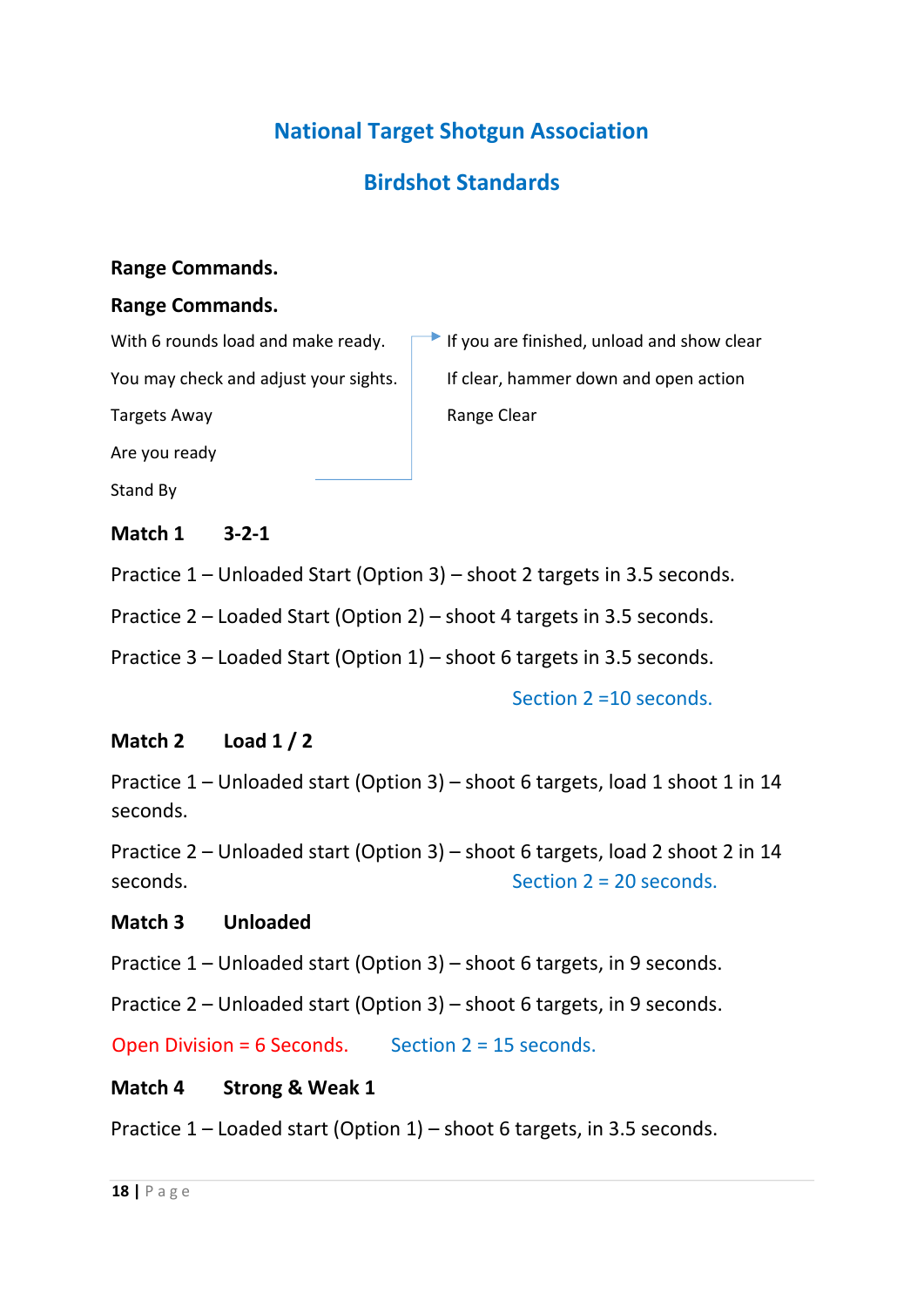#### Section 2 = 10 seconds.

Practice 2 – Loaded start (Option 1) – shoot 6 targets, from your weak shoulder in 4.5 seconds. Section 2 =15 seconds.

#### **Match 5 Strong & Weak 2**

Practice 1 – Loaded start (Option 1) – shoot 6 targets, 2 shots from strong, 2 from weak and 2 from strong in 10 seconds.

#### Section 2 = 20 seconds

Practice 2 – Loaded start (Option 1) – shoot 6 targets, 2 shots from weak, 2 from strong and 2 from weak in 10 seconds.

#### Section 2 = 20 seconds

#### **Match 6 Box to Box 1**

Practice 1 – Loaded start (Option 1) with 8 rounds, start in either box. Shoot 6 targets in front of you, move to other box and shoot remaining targets in a fixed time of 12 seconds.

#### Section 2 = 20 Seconds

#### **Match 7 Box to Box 2**

Practice 1 – Loaded start (Option 1) with 8 rounds, start in either box. Shoot 6 targets in front of you, move to other box and shoot remaining targets from your weak shoulder in a fixed time of 13 seconds.

#### Section 2 = 24 Seconds

#### **Match 8 All In**

Practice 1 – Loaded start (Option 1) with 3 rounds, start standing in the middle of the two arrays of Targets. Shoot all targets , shoot 2 and reload 2, time of 15 seconds.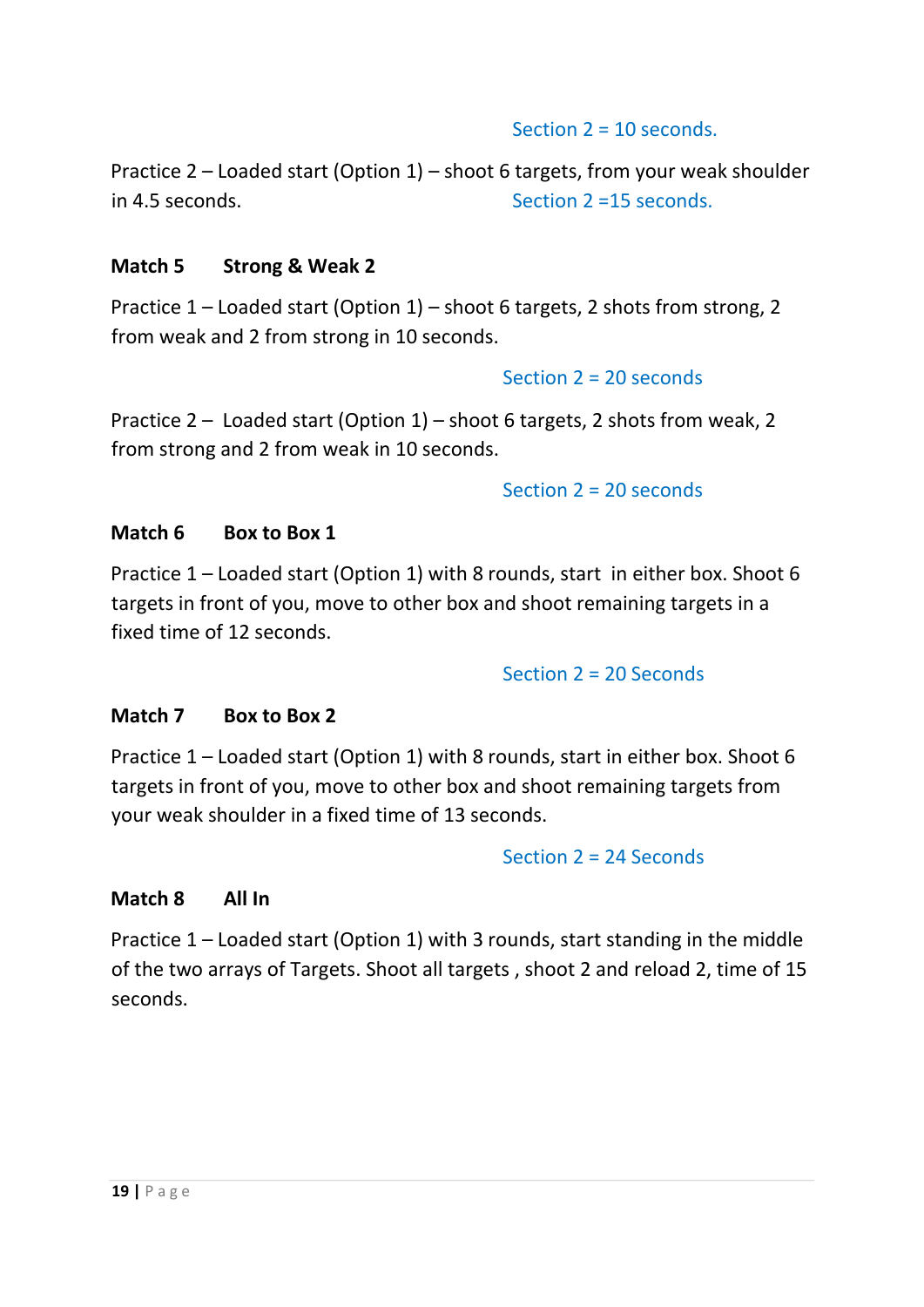### **NTSA Snooker Match**

#### **Course of Fire**

**Shot from 6m up to 20m (Range conditions will dictate)** 

**12 IPSC falling plates, laid out as per diagram below** 

**Minimum of 12 rounds of Birdshot ammunition only.** 

**Targets scored after each practice. Maximum Score = 33 points** 

**Red plate = 1pt. Yellow 2pt, Green = 3pt, Brown 4pt, Blue = 5pt, Pink 6pt, Black = 7pt.** 

#### **Range Commands.**

With 6 rounds load and make ready.  $\Box$  If you are finished, unload and show clear

You may check and adjust your sights. If clear, hammer down and open action

Targets Away **Range Clear** 

Are you ready

Stand By

#### **Procedure.**

On audible start signal shoot the targets in a fixed time of 20 seconds. Targets to be shot in the following sequence, one red plate followed by a colour.

If a colour plate is missed the shooter must re engage a red plate before shooting another colour. The fixed time may be varied. Comstock scoring may also be used.

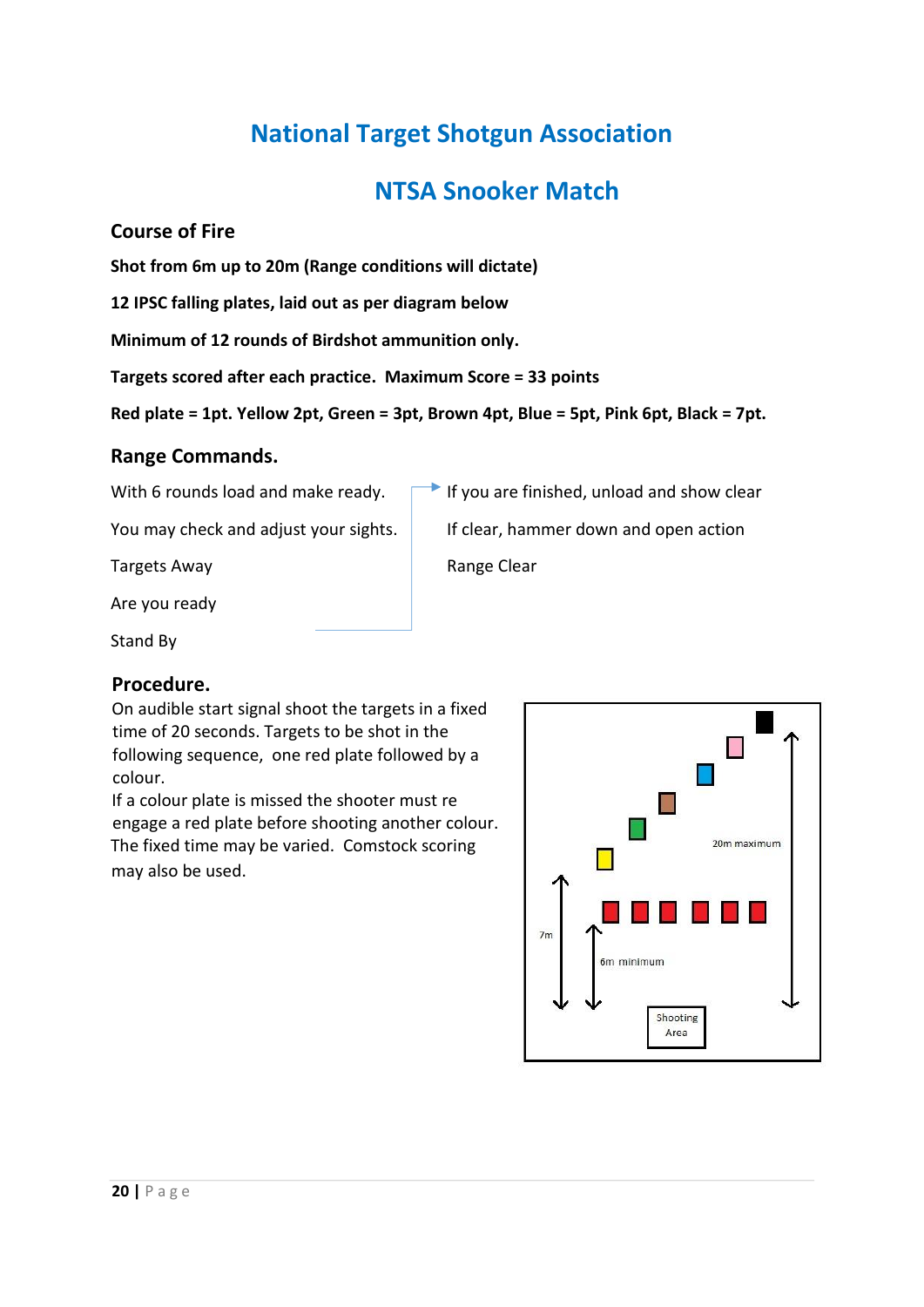# **National Target Shotgun Association NTSA Man v Man**

#### **Course of Fire**

**Shot from 6m up to 10m (Range conditions will dictate)** 

**4 - 8 IPSC falling plates, 2 IPSC poppers, an example of how they may be laid out in the diagram below** 

**Birdshot ammunition only.** 

**Winner is the shooter who knocks down the Popper first without faulting.** 

#### **Range Commands.**

| Load                                                                             | <b>Unload</b>                                            |
|----------------------------------------------------------------------------------|----------------------------------------------------------|
| Make ready (unloaded start)                                                      | $\rightarrow$ If you are finished, unload and show clear |
| Or if a loaded start – Load and make ready If clear, hammer down and open action |                                                          |
| Are you ready                                                                    | Range Clear                                              |
| Stand By                                                                         |                                                          |
| Start signal may be beep, whistle or horn.                                       |                                                          |

#### **Procedure**

On the audible start signal the shooter will the plates, carry out a compulsory reload and shoot down the Popper.

Note: it is for the match organiser to decide the start condition and order of shooting for the plates. The plates may be laid in any formation but must mirror for each competitor. Various start positions may also be used.

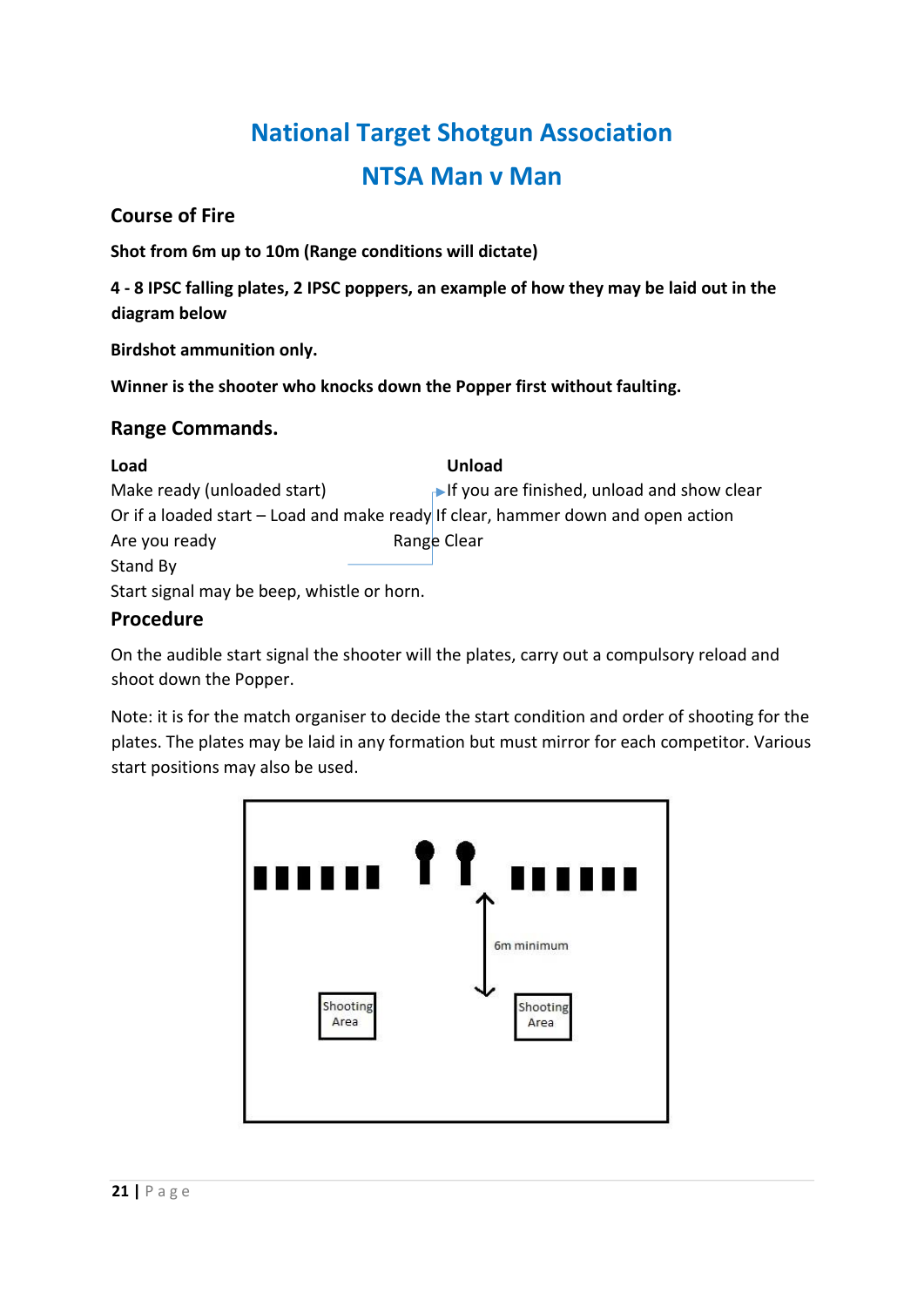## **National Target Shotgun Association Breda Plate Challenge**

#### **10 Meter Course of Fire**

9 metal plate targets, requiring 9 rounds of birdshot ammunition per match.

Scoring is Time Plus, scored after each match.

#### **Range Commands**

| <b>LOAD</b>                          | <b>UNLOAD</b>                                |
|--------------------------------------|----------------------------------------------|
| With * rounds, load and make ready.  | If you have finished, unload and show clear. |
| You may check and adjust your sights | If clear, hammer down and open action.       |
| Are you ready                        | Range clear                                  |
| Stand By                             |                                              |

#### **Start Position**

Standing upright behind table with gun held in two hands at waist level and parallel to the ground.

#### **Procedure**

On the audible start signal, shoot the targets in any order using a maximum of 9 rounds of birdshot ammunition only. Any remaining plates will incur a time penalty of 5 seconds which is added to the time taken. All shooting be from behind the table.

Penalties Plus 5 seconds for leaving a plate standing

Plus 10 seconds for shooting more than 9 shots.

#### **Match 1 Unloaded Start**

All gun divisions Gun unloaded, all ammunition placed on table

#### **Match 2 Load 1, Shoot 1**

| All divisions        | Gun Unloaded, all ammunition placed on table. |
|----------------------|-----------------------------------------------|
|                      | Shoot 1, load 1.                              |
| <b>OPEN DIVISION</b> | Repeat Match 1.                               |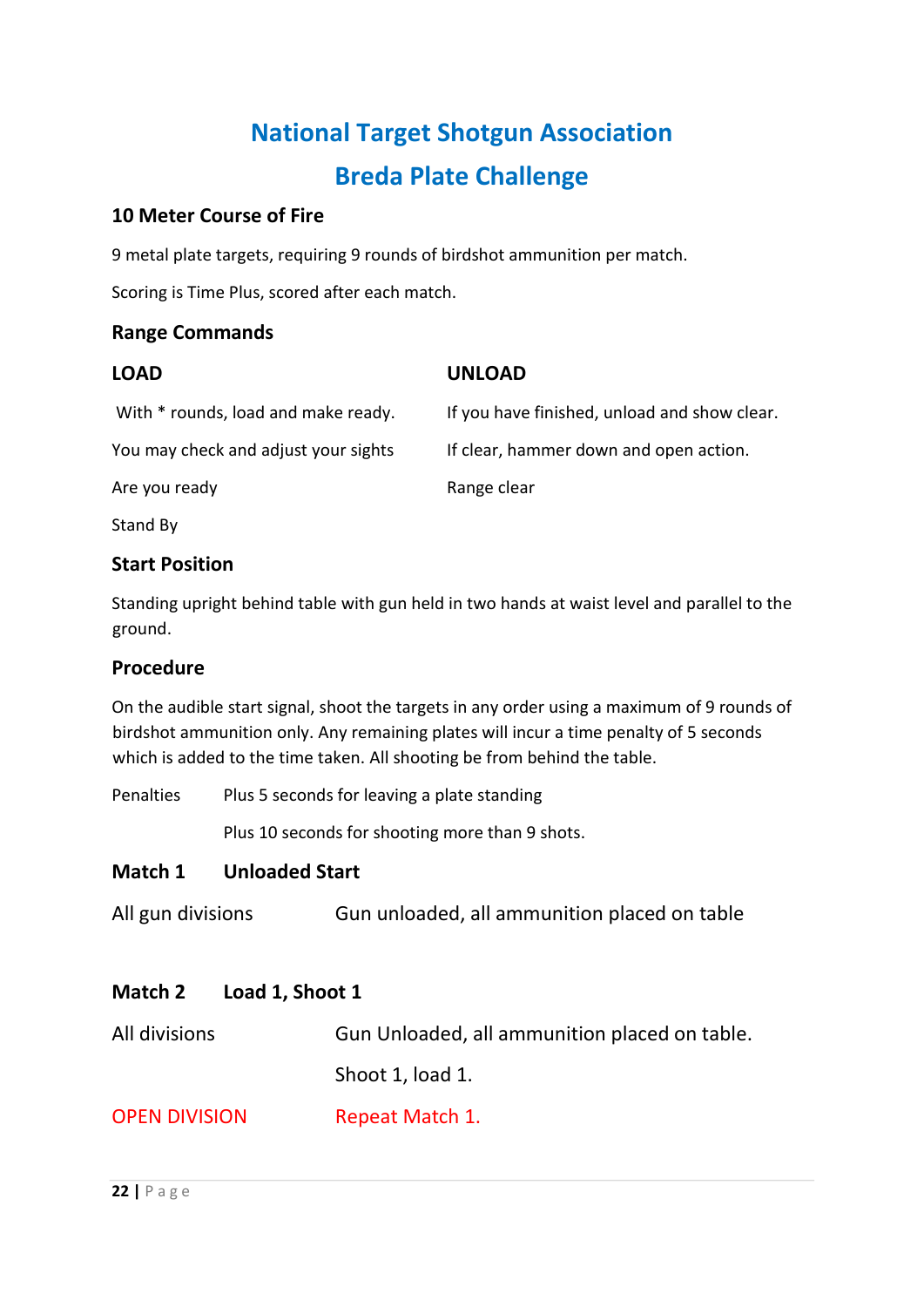| Match 3               | Loaded with 3                                        |
|-----------------------|------------------------------------------------------|
| Section 1 & Section 2 | Loaded with 3 rounds, with 6 rounds placed on table. |
| Section 2 Historic    | Loaded with 2 rounds, with 7 rounds placed on table. |

| Match 4            | <b>Weak Shoulder.</b>                                |
|--------------------|------------------------------------------------------|
| Section 1          | Loaded with 9 rounds                                 |
| Section 2          | Loaded with 3 rounds, with 6 rounds placed on table. |
| Section 2 Historic | Loaded with 2 rounds, with 7 rounds placed on table. |

All shooting to be from the weak shoulder. Loading and malfunction clearance may be undertaken with either hand.

| Match 5                   | <b>Fully Loaded (Section 1)</b> |
|---------------------------|---------------------------------|
| Section 1                 | Loaded with 9 rounds.           |
| Section 2 &               |                                 |
| <b>Section 2 Historic</b> | Repeat Match 3.                 |
| Shoot targets down        |                                 |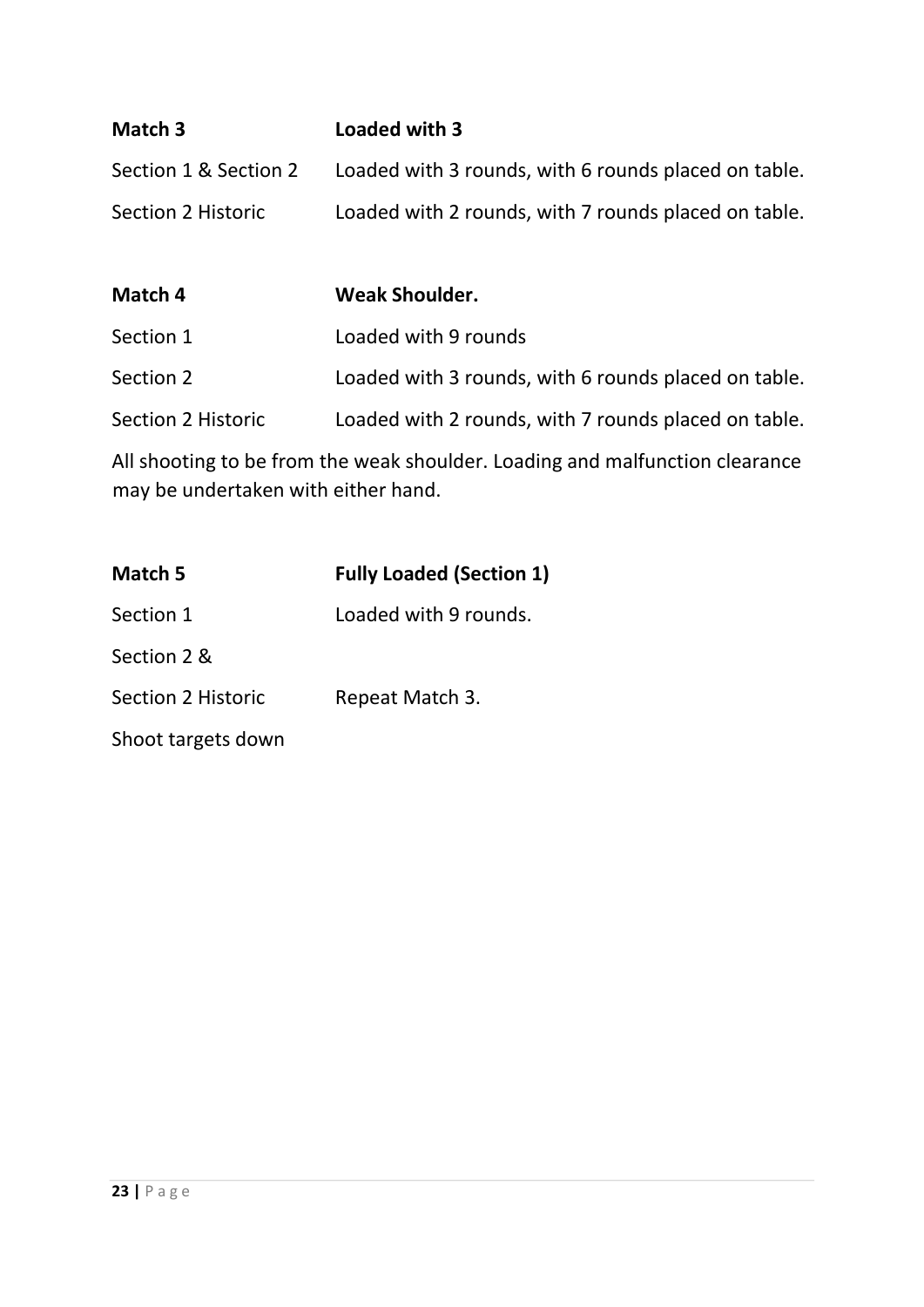## **Remington Speed Steels (RSS)**

#### **8 – 20 Meter Course of Fire**

7 metal Mini Poppers (or other metal plate targets), requiring 7 rounds of birdshot ammunition per run.

Scoring is Time Plus, scored after each run.

The competition may be made up of one or more stages, each stage may consist of one or more runs.

#### **Range Commands.**

| LOAD                                  | UNLOAD                                     |
|---------------------------------------|--------------------------------------------|
| With 3/7 rounds load and make ready.  | If you are finished, unload and show clear |
| You may check and adjust your sights. | If clear, hammer down and open action      |
| Are you ready                         | Range Clear                                |
|                                       |                                            |

Stand By

#### **Start Position**

Standing upright with gun held in two hands at waist level and parallel to the ground. The

gun will be loaded. Sec 1 with 7 rounds only, Sec 2 with 3 round with remaining 5 rounds placed on table.

#### **Procedure**

On the audible start signal, shoot the targets using a maximum of 7 rounds of birdshot

ammunition only. Any remaining targets will each incur a time penalty of 5 Seconds added to the time taken.

#### **Target Arrays**

Each stage may be set up differently with the array of targets being placed in any position

between 8 and 20 meters, providing they are down range in a safe direction for the

prevailing range conditions. There may be one distinct target designated as the stop plate.

**Stages -** A match may be made up of any number of stages and each stage may have any number of runs. The match organiser can designate how many of the runs will score. For example, best two runs out of three.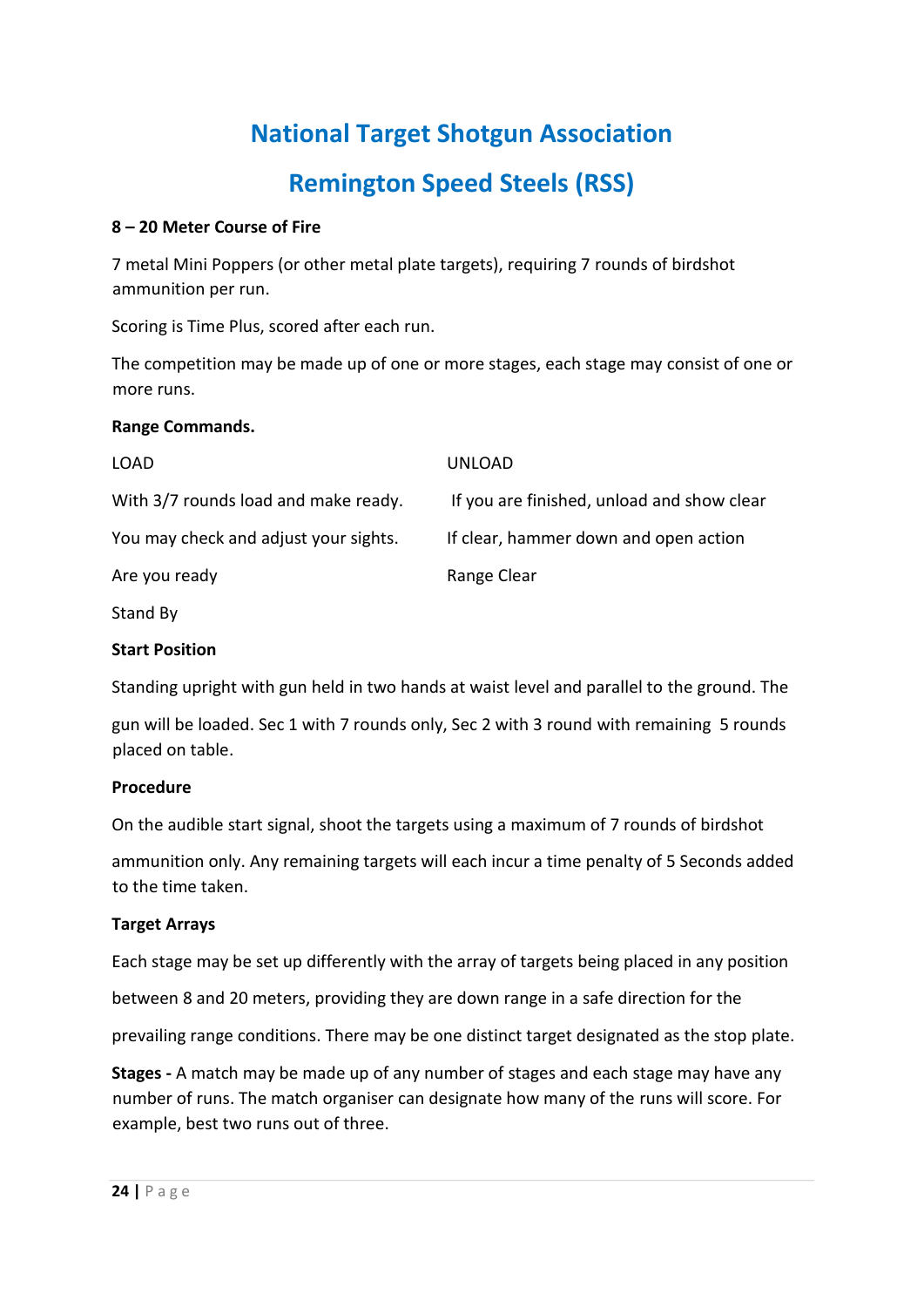### NTSA Shotgun Bianchi

NTSA Shotgun Bianchi is made up of a number of different matches. Organisers may choose which matches they wish to run to make up a Bianchi Competition, depending on the range set up available to them.

The Bianchi target may be used, but the IPSC Mini Target is also acceptable with an X ring of 2 inches in the centre of the A Zone.

Scoring – X ring = 10 points. A Zone = 10 points, C Zone = 8 points, D Zone = 5 points.

The start position for each practice is standing upright with gun held in two hands at waist level and parallel to the ground. The gun will be loaded with six rounds for each practice (\*\*except for practice 2 of the Slug/Buckshot Los Alamitos Match).

The start signal is the turning of the targets or the sound of the start signal from a shot timer.

The end of the practice is the turning away of the targets or the sound of the second beep from the shot timer.

All shooting is from a standing unsupported position, except where exceptions are allowed within the course of fire.

#### **Range Commands.**

|                                       | With 6 rounds load and make ready. $** \rightharpoonup$ If you are finished, unload and show clear |
|---------------------------------------|----------------------------------------------------------------------------------------------------|
| You may check and adjust your sights. | If clear, hammer down and open action                                                              |

Targets Away **Range Clear** Range Clear

Are you ready

Stand By

#### **NTSA Bianchi Match 1 – Slug Practical Match.**

Targets 2 x Bianchi Targets / IPSC Mini Targets 24

rounds of slug. Maximum score 240 points.

#### **Practice 1 – 10 meters.**

Run  $1 - 1$  shot on each target in 3 seconds

Run 2 – 2 shots on each target in 5 seconds

Run 3 – 3 shots on each target in 7 seconds from your weak shoulder only.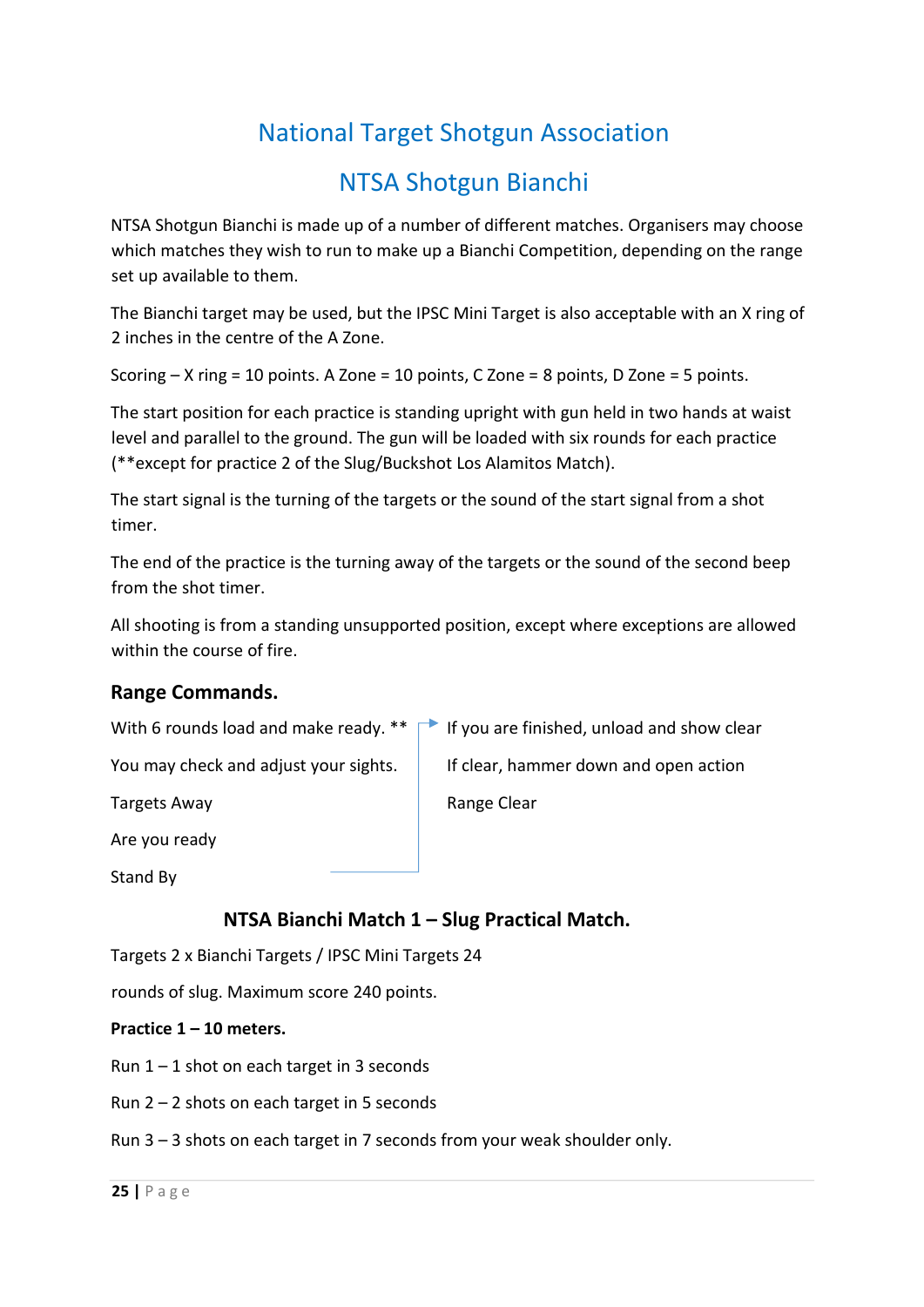#### **Practice 2 – 20 meters**

- Run  $1 1$  shot on each target in 4 seconds Run
- 2 2 shots on each target in 6 seconds
- Run 3 3 shots on each target in 8 seconds.

#### **NTSA Bianchi Match 2 – Slug Barricade Match.**

Targets 2 x Bianchi Targets / IPSC Mini Targets.

24 rounds of slug. Maximum score 240 points.

#### **Practice 1 – 10 meters.**

- Run 1 6 shots on right hand target in 6 seconds, from right shoulder
- Run 2 6 shots on left hand target in 6 seconds, from left shoulder.

#### **Practice 2 – 20 meters**

- Run  $1 6$  shots on right hand target in 8 seconds, from right shoulder.
- Run 2 6 shots on left hand target in 8 seconds, from left shoulder.

#### N**TSA Bianchi Match 3 – Slug Mover Match.**

Targets 1 x Bianchi Target / IPSC Mini Target.

24 rounds of slug. Maximum score 240.

Target will move 20 meters in a time of 6 seconds. Moving from concealed cover and disappear behind cover.

#### **Practice 1 – 10 meters.**

Run  $1 - 6$  shots on target as it moves from right to left

Run 2 – 6 shots on target at it moves from left to right. **Practice** 

#### **2 – 20 meters**

Run  $1 - 3$  shots on target as it moves from right to left Run

2 – 3 shots on target as it moves from left to right. Run 3 –

3 shots on target as it moves from right to left

Run 4 – 3 shots on target as it moves from left to right.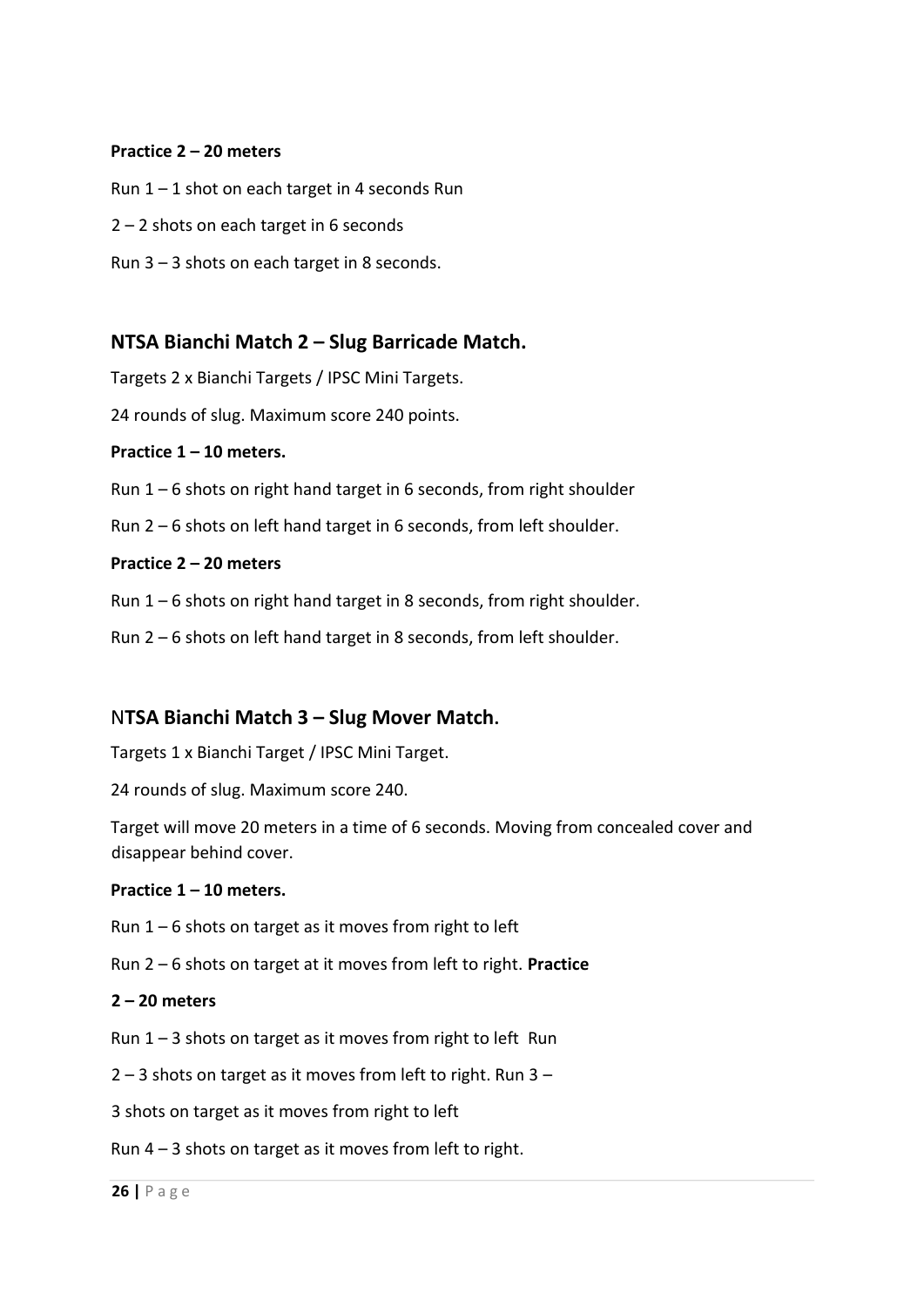#### **NTSA Bianchi Match 4 Buckshot Match.**

**–**

Targets 6 x Bianchi Targets / IPSC Mini Targets 12 rounds of Buckshot ammunition (Maximum 9 ball). Maximum score 240 points.

**Practice 1 – 10 meters.** 

Run  $1 - 1$  shot on each target in 7 seconds

Two highest hits on each target to score.

#### **Practice 2 – 20 meters**

Run  $1 - 1$  shot on each target in 9 seconds Two highest hits on each target to score.

#### **NTSA Bianchi Match 5 – Birdshot Plate Match.**

Targets 12 falling plates (2 banks of 6) 24 rounds

of Birdshot. Maximum score 240 points.

#### **Practice 1 – 10 meters.**

Run  $1 - 1$  shot on 6 targets in 3.5 seconds

Run 2 – 1 shot on 6 target in 3.5 seconds

#### **Practice 2 – 20 meters**

- Run  $1 1$  shot on 6 targets in 4.5 seconds Run
- 2 1 shot on 6 targets in 4.5 seconds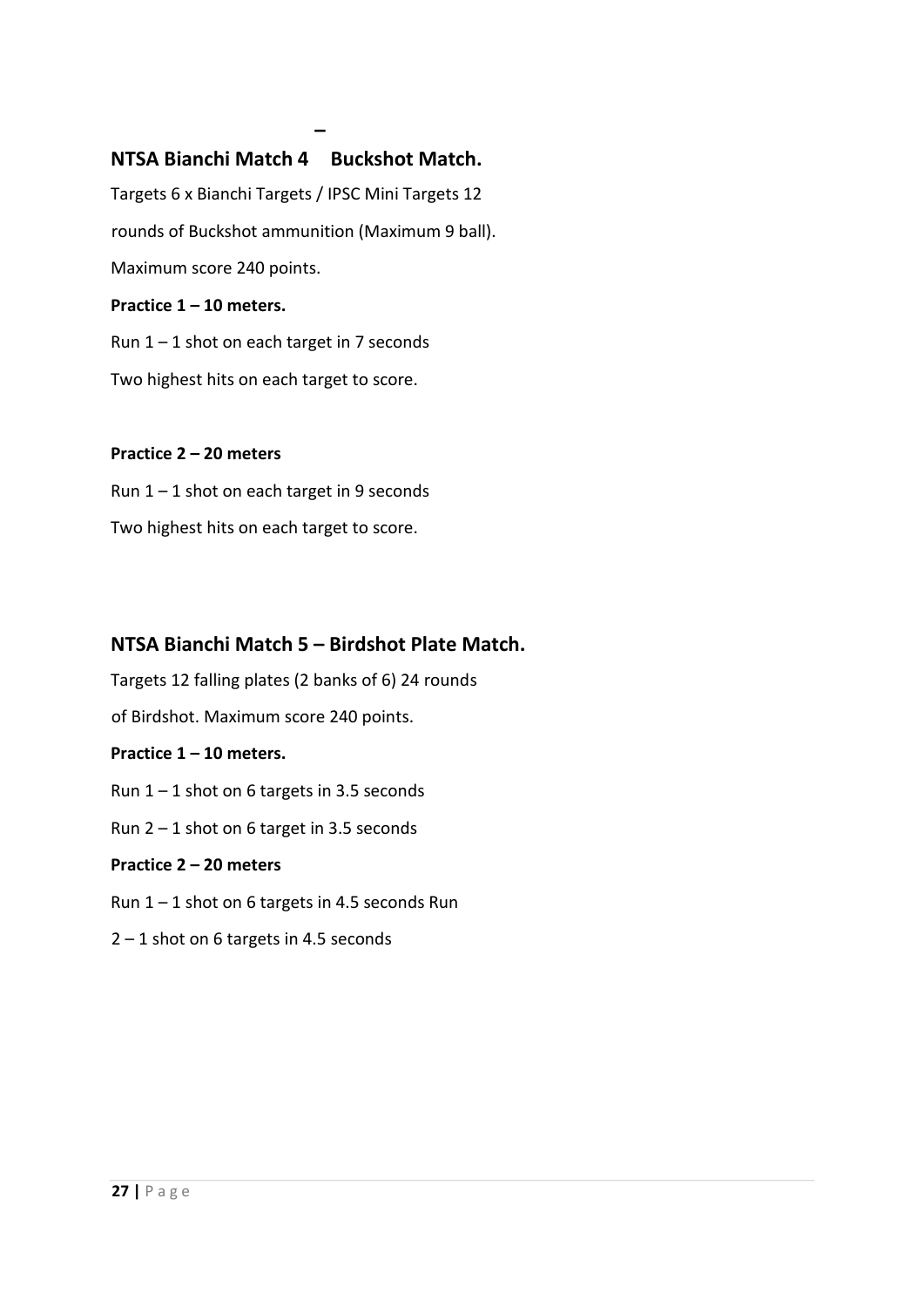#### **NTSA Bianchi Match 6 Slug Los Alamitos Match**

**–**

Targets 3 Bianchi /IPSC Mini targets

24 rounds of Slug. Maximum score 240

#### **Practice 1 – 10 meters**

Run 1 – Targets will make three appearances of 3 secs with an away time of 10 seconds. Two shots to be fired freestyle, in the following order,

 2 shots on centre target, 2 shots on right hand target, then 2 shots on left hand target.

The shotgun must return to the ready position between each exposure.

Run 2 - Targets will make 1 appearance of 8 seconds.

2 shots to be fired on each target from weak shoulder only.

#### **Practice 2 – 20 meters**

Run 1 – **Gun loaded with 8 rounds**. Targets will make one appearance of 15 seconds.

Two shots to be fired on each target, carry out a **reload of 4 rounds** and again two shots to be fired on each target.

#### **NTSA Bianchi Match 7 Buckshot Los Alamitos Match**

Targets 6 IPSC Mini targets.

12 rounds of Buckshot (maximum of 9 ball).

Maximum score 240

#### **Practice 1 – 10 meters**

- Run 1 –Targets will make three appearances of 3 secs with an away time of 10 seconds. Two shots to be fired freestyle on each appearance, in the following order.
- 1 shot on each of the centre targets, 1 shot on each of the right hand targets, then 1 shot on each of the left hand targets.

The shotgun must return to the ready position between each exposure.

Two highest hits on each target to score.